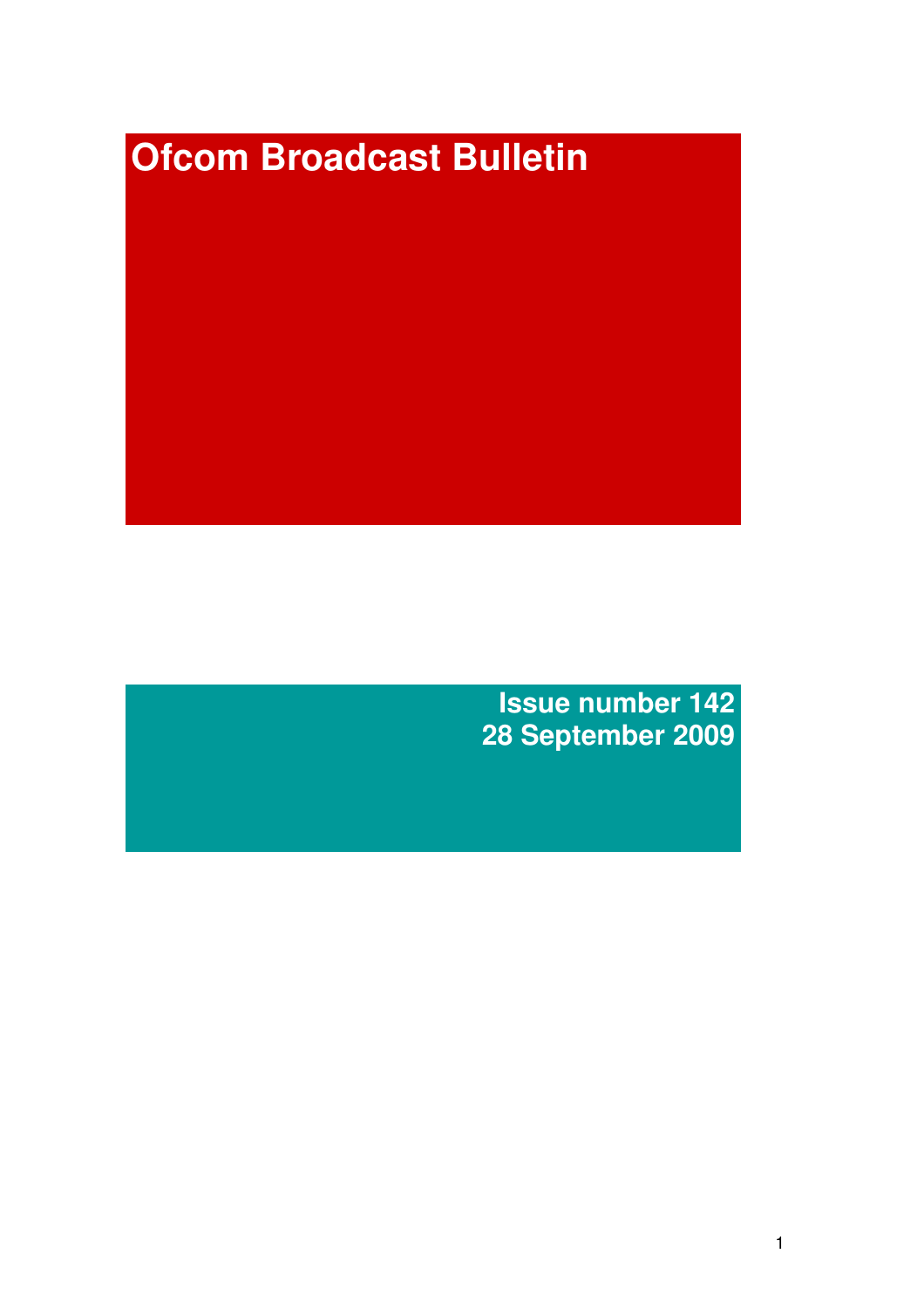# **Contents**

| <b>Introduction</b>                                                                                                                        | 3  |
|--------------------------------------------------------------------------------------------------------------------------------------------|----|
| <b>Standards cases</b>                                                                                                                     |    |
| In Breach                                                                                                                                  |    |
| The Classic 9 at 9<br>Radio Hartlepool, 20 June, 27 June,<br>4 July and 11 July 2009, 09:00                                                | 4  |
| <b>Hit of the Hour</b><br>Sunrise Radio, 3 August 2009, 12:35                                                                              | 7  |
| Promotional messages throughout programmes<br>AT, 11 July 2009, 19:00, 22 July 2009, 00:00,<br>23 July 2009, 18:00 and 26 July 2009, 22:25 | 9  |
| <b>Ghosts of the Asylum</b><br>The Unexplained, 13 August 2009, 20:00                                                                      | 12 |
| <b>Radio Mast FM</b><br>Radio Mast FM, 20 July 2009, 9:30<br>and 22 July 2009, 13:40                                                       | 13 |
| Not in Breach                                                                                                                              |    |
| <b>Wife Swap</b><br>Channel 4, 21 June 2009, 20:00                                                                                         | 14 |
| Fairnace & Privacy cases                                                                                                                   |    |

**Fairness & Privacy cases**

There are no Fairness and Privacy cases in this bulletin.

|  | Other programmes not in breach |  |
|--|--------------------------------|--|
|--|--------------------------------|--|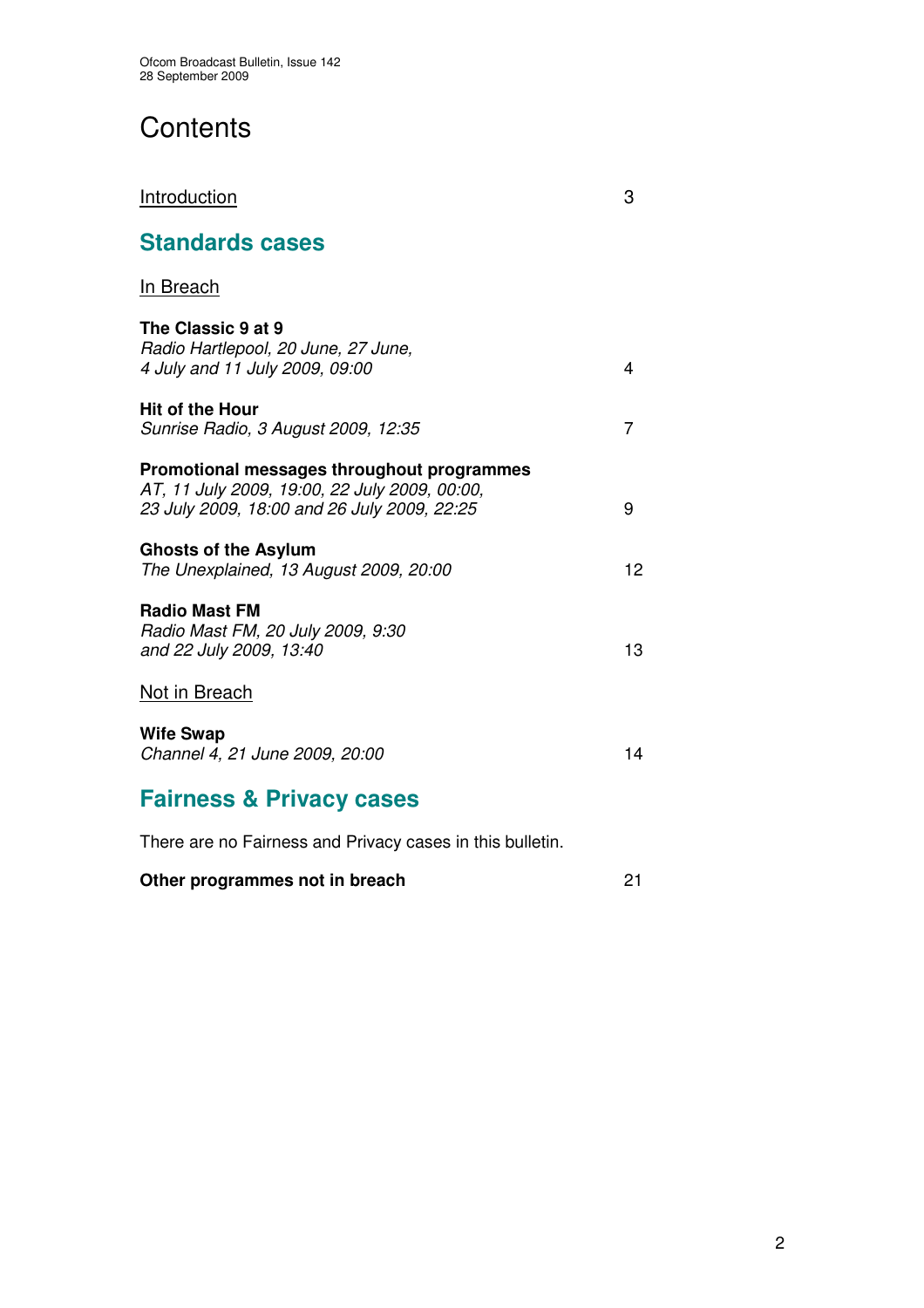## Introduction

The Broadcast Bulletin reports on the outcome of investigations into alleged breaches of those Ofcom codes which broadcasting licensees are required to comply. These include:

- a) Ofcom's Broadcasting Code ("the Code") which took effect on 25 July 2005 (with the exception of Rule 10.17 which came into effect on 1 July 2005). This Code is used to assess the compliance of all programmes broadcast on or after 25 July 2005. The Broadcasting Code can be found at http://www.ofcom.org.uk/tv/ifi/codes/bcode/
- b) the Code on the Scheduling of Television Advertising ("COSTA") which came into effect on 1 September 2008 and contains rules on how much advertising and teleshopping may be scheduled in programmes, how many breaks are allowed and when they may be taken. COSTA can be found at http://www.ofcom.org.uk/tv/ifi/codes/code\_adv/tacode.pdf.
- c) other codes and requirements that may also apply to broadcasters, depending on their circumstances. These include the Code on Television Access Services (which sets out how much subtitling, signing and audio description relevant licensees must provide), the Code on Electronic Programme Guides, the Code on Listed Events, and the Cross Promotion Code. Links to all these codes can be found at http://www.ofcom.org.uk/tv/ifi/codes/

From time to time adjudications relating to advertising content may appear in the Bulletin in relation to areas of advertising regulation which remain with Ofcom (including the application of statutory sanctions by Ofcom).

It is Ofcom policy to state the full language used on air by broadcasters who are the subject of a complaint where it is relevant to the case. Some of the language used in Ofcom Broadcast Bulletins may therefore cause offence.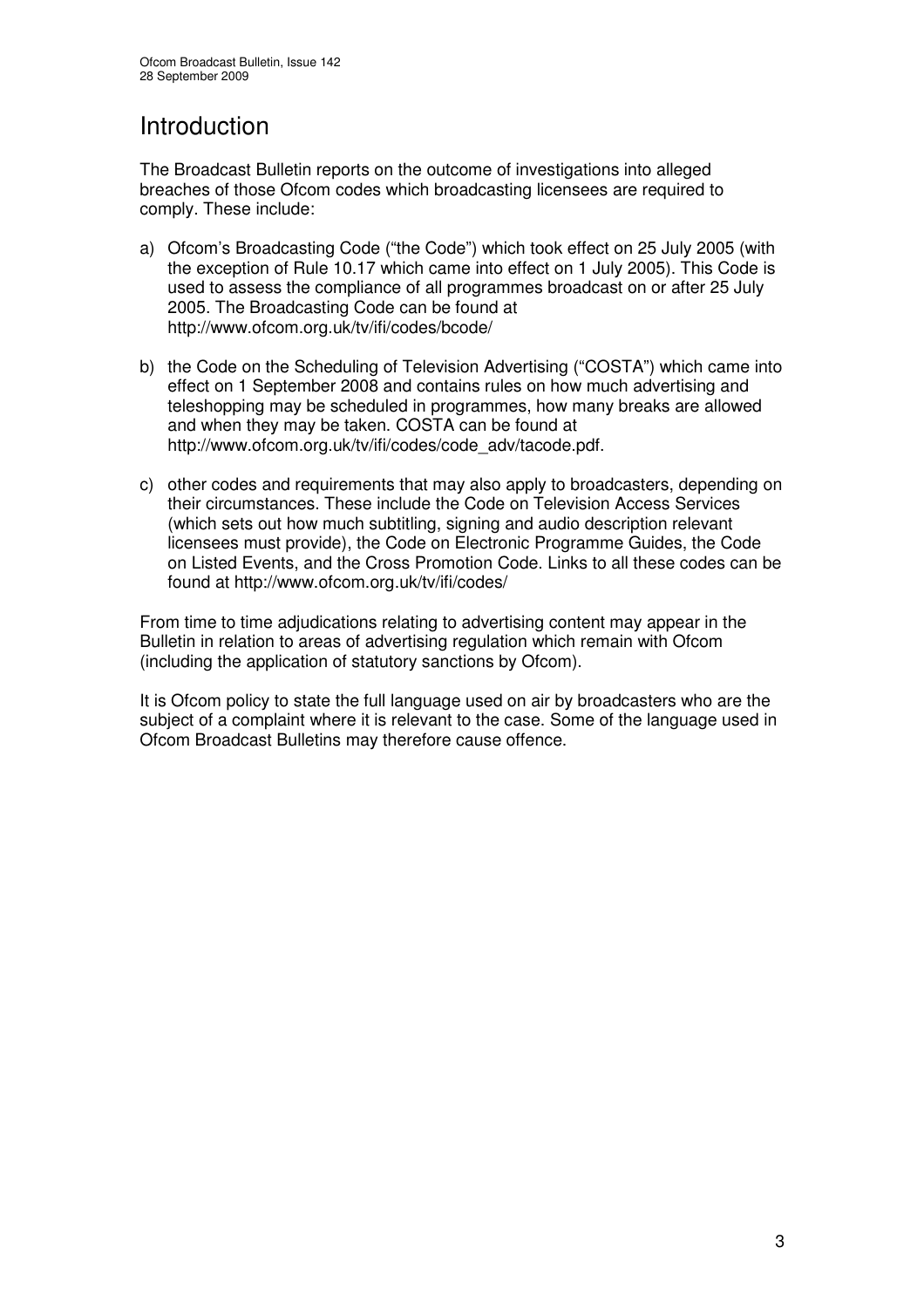## **Standards cases**

## **In Breach**

## **The Classic 9 at 9**

*Radio Hartlepool, 20 June, 27 June, 4 July and 11 July 2009, 09:00*

#### **Introduction**

Radio Hartlepool is a Community Radio music station run by and for the people of Hartlepool, providing a locally produced popular music, news and information service.

*The Classic 9 at 9* is a regular Saturday late breakfast show feature in which nine music tracks from the same unidentified year are broadcast. Listeners can try to guess which year the music comes from as the presenter reveals information and events about the relevant year in question. *The Classic 9 at 9* is not a listener competition feature. Occasionally, however, the presenter encourages listeners to send a text stating what they believe to be the featured year, and also reveals some responses on air. The text number promoted by the presenter is charged at a premium rate of 25p per message (contact by phone call is not available).

A listener believed that some of *The Classic 9 at 9* features had been pre-recorded, and broadcast 'as live'. On such occasions, he was concerned that, when listeners were asked to text the broadcaster, respondents had no chance of their texts being acknowledged on air.

We therefore sought the broadcaster's comments with regard to Rule 2.2 of the Code, which states:

"Factual … items or portrayals of factual matters must not materially mislead the audience."

#### **Response**

Radio Hartlepool said that four of the six broadcasts of *The Classic 9 at 9* that it held on record<sup>1</sup> had been pre-recorded. It added that, when these were broadcast, it had been "unable to interact with feedback listeners were sending the particular shows…" and that, on these occasions, the presenter's references to named listeners and the contents of their text messages had been fictitious.

The broadcaster noted that:

- texts were solicited on air in two of the four pre-recorded features three times on 20 June 2009 and once on 27 June 2009;
- references to fictitious respondents were broadcast in the same pre-recorded features – once on 20 June 2009 and three times on 27 June 2009; and
- a total of nine text messages from listeners were received across the four prerecorded features, five of which occurred in the broadcasts on 4 July 2009 or 11 July 2009, when texts had not been solicited or acknowledged on air.

 $<sup>1</sup>$  Ofcom radio licensees are obliged to retain recordings of their output (as transmitted) for a</sup> period of 42 days after broadcast.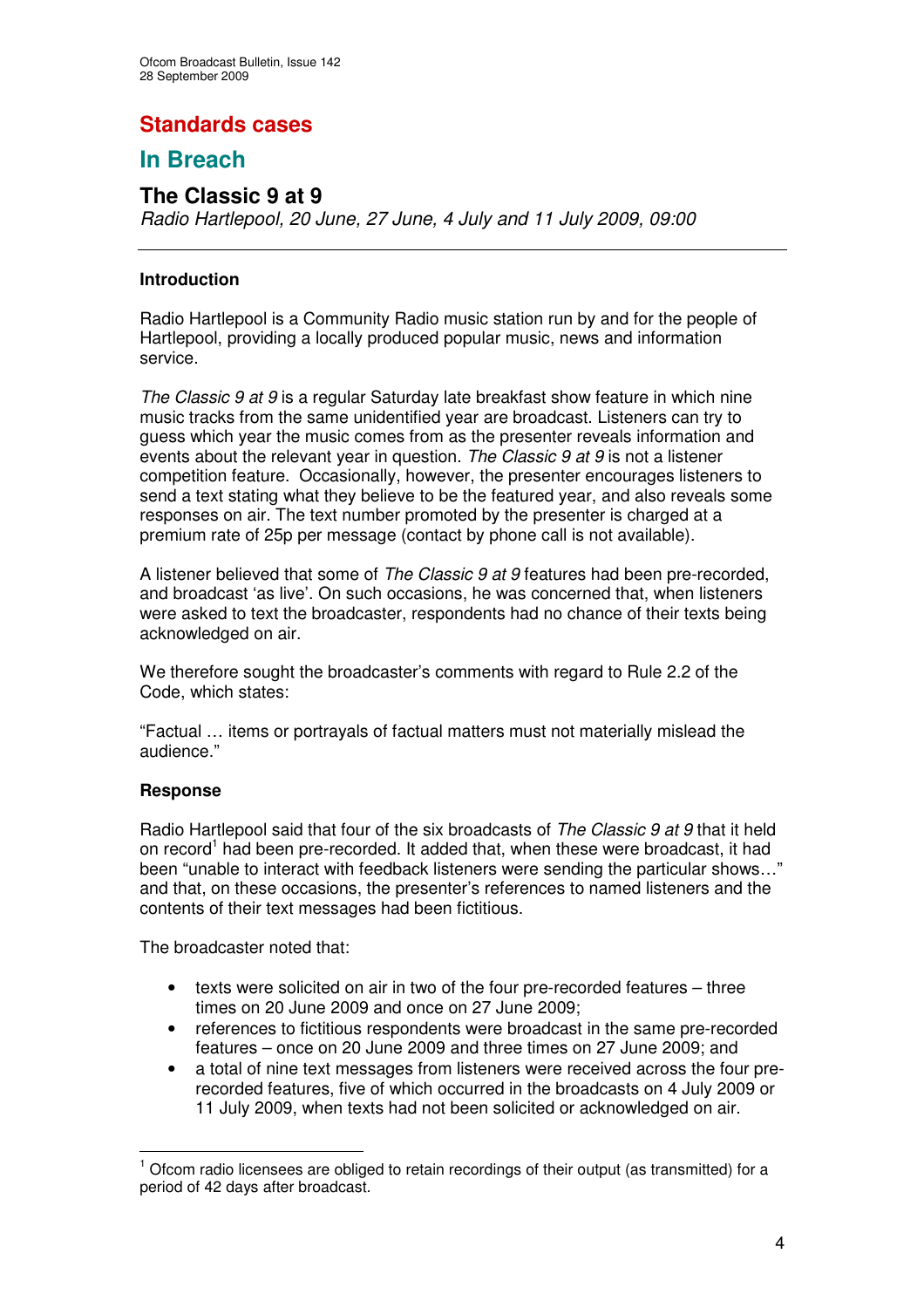Radio Hartlepool admitted that the broadcasts had therefore breached Rule 2.2 of the Code and apologised to "any listeners that have been affected by the matter of the pre-recording of *The Classic 9 at 9*." The broadcaster added that, to avoid recurrence, all pre-recording now required prior approval by station management and all its presenters had been advised to solicit and acknowledge listener feedback only "during live programming where the presenter can directly receive the feedback."

#### **Decision**

Pre-recorded programming, broadcast 'as live', is common in radio broadcasting and does not, in itself, raise issues under the Code. However, broadcasters must be aware of the potential risk of misleading listeners if audience interaction is encouraged or solicited on air during pre-recorded programming.

On two of the four occasions when *The Classic 9 at 9* was known to be pre-recorded, audience interaction was not only actively solicited by the presenter, but listeners were asked to contact the programme via a premium rate text service. Listeners were therefore asked to pay a premium rate to interact with a pre-recorded programme in which such interaction could not occur.

Further, on each of the four occasions that the feature was pre-recorded, between one and three listeners attempted to interact with the programme. Ofcom noted that *The Classic 9 at 9* is a regular feature and listeners had attempted to contact the programme during two pre-recorded broadcasts, even when texts had not been actively solicited by the presenter. It therefore appeared that listener interaction had become part of the feature's established format.

Broadcasters should be aware that if listener interaction has become part of the established format of a regular feature, as in this case, it is unlikely to be sufficient simply to avoid direct calls to action in a pre-recorded version of that feature. This is clearly evidenced in this case by the attempts of listeners on two of the four occasions to submit texts in the absence of calls to action.

Ofcom was also particularly concerned that, on all four occasions when *The Classic 9 at 9* was known to be pre-recorded, fictitious references were made on air to listeners who had supposedly contacted the programme. This was a severe and unacceptable breach of listeners' trust. In particular, Ofcom noted that Radio Hartlepool is a community radio station, with key commitments (part of its licence) that describe it as "a not for profit voluntary organisation with charitable aims and objectives that positively promotes the communities of Hartlepool … Radio Hartlepool is a project run by and for the people of Hartlepool". The trust and involvement of the community is therefore of prime importance and this incident appears to have put that at risk.

The four pre-recorded broadcasts of *The Classic 9 at 9* therefore materially misled listeners, who believed they could pay to interact with the programme when they could not (as it had been pre-recorded), in breach of Rule 2.2 of the Code.

Ofcom has previously highlighted the issue of calls to action in pre-recorded radio programming in our published Findings as follows:

• *Saturday Early Breakfast* (on Dream 100 FM) – Broadcast Bulletin issues 103 (25 February 2008) and 115 (11 August 2008);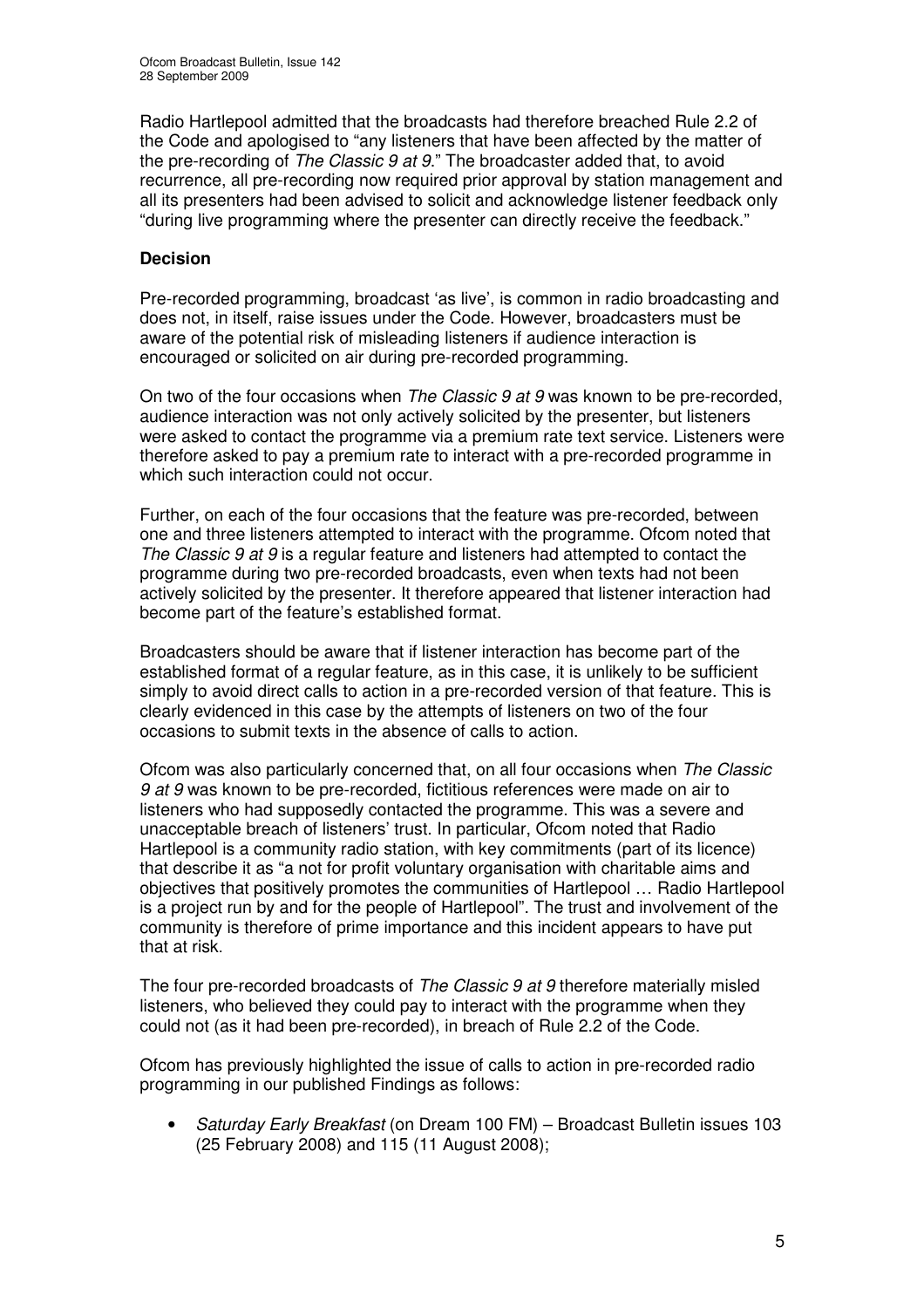- *Overnight Hit Mix* (on Your Radio, West Dunbartonshire…) and *Saturday Night Warm-Up* (on NMG stations, Northern Ireland) – Broadcast Bulletin issue 127 (9 February 2009); and in addition,
- Note to Broadcasters: Calls to action in pre-recorded output broadcast 'as live' – Broadcast Bulletin issue 127 (9 February 2009).

These are available at: http://www.ofcom.org.uk/tv/obb/prog\_cb/.

While we note the action taken by the broadcaster to avoid recurrence, it was a matter of concern to Ofcom that Radio Hartlepool had failed to note these previous Findings and our Note to Broadcasters in ensuring the compliance of its broadcast content.

As Ofcom has stated on numerous occasions, it expects its licensees to exercise extreme caution in the use of premium rate services, especially where there is the potential for the audience to be misled and suffer material harm in the form of financial loss. In this case, the number of listeners affected was minimal.

Nevertheless, it represents serious and repeated breaches of Rule 2.2, which may have also occurred previously on an unspecified number of occasions. This will be held on Radio Hartlepool's record. Ofcom will also meet with Radio Hartlepool to discuss the compliance procedures it has in place. Ofcom will also consider further regulatory action in the event of any recurrence.

#### **Breach of Rule 2.2**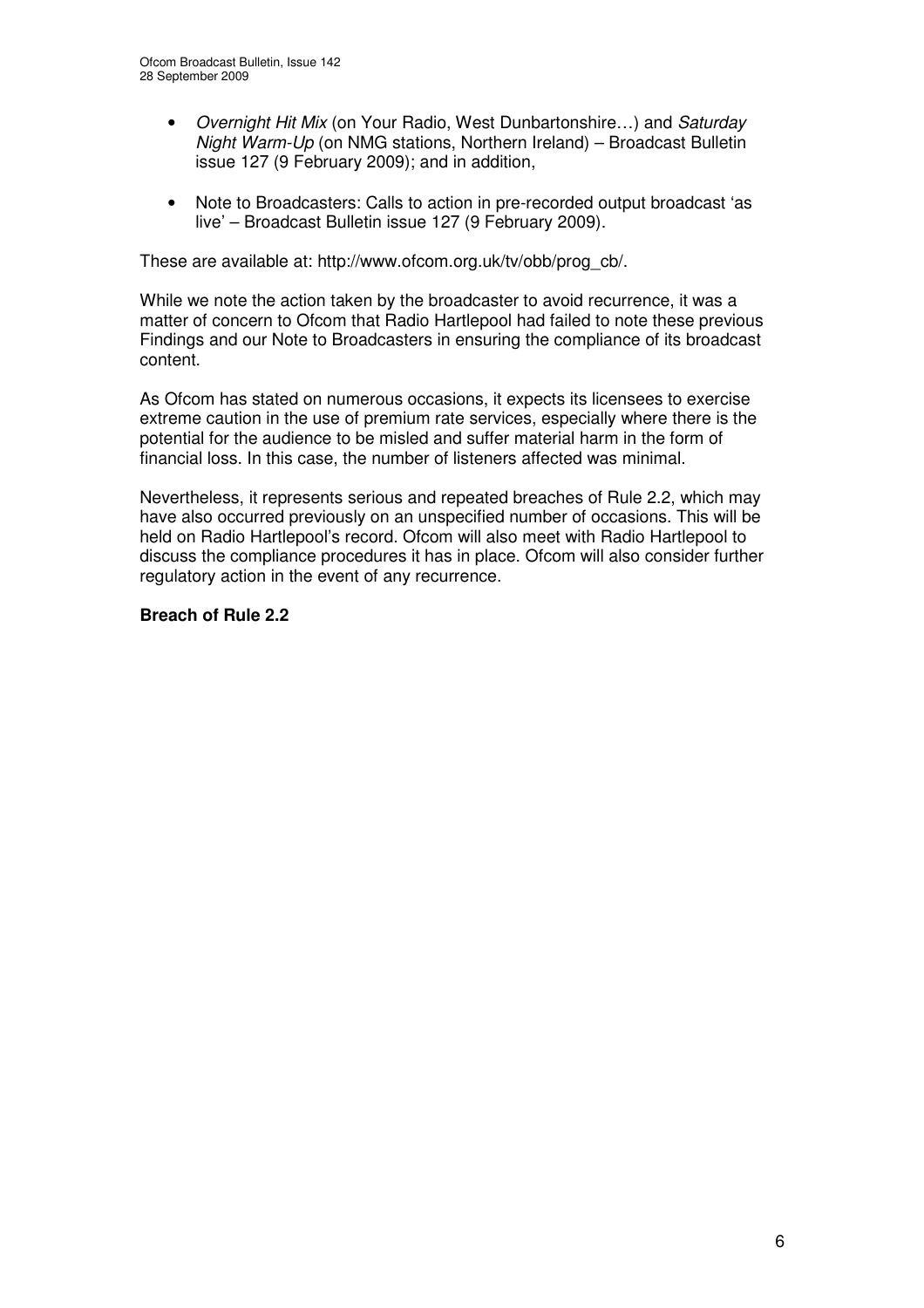# **In Breach**

## **Hit of the Hour**

*Sunrise Radio, 3 August 2009, 12:35*

#### **Introduction**

Sunrise Radio offers a music, news and information service for the Asian community in Greater London.

*Hit of the Hour* is a regular feature sponsored by G&B Windows. On this occasion the presenter credited the sponsor by saying:

*"*[in English:]…*and of course that was our Hit of the Hour as well, which is brought to you in association with G&B Windows. And so seven windows and one opening, fully fitted, from only £1,399.* [in Hindi:] *With that, I'll give you their telephone number,* [in English:] *which is zero two zero eight, eight six seven, ninety-nine, fifty-five, or then you can also check them out on the web as well, which is GandBwindows.com."*

A listener noted that the broadcaster had been found in breach of the Code for broadcasting a similar sponsorship credit.<sup>1</sup>

We asked Sunrise Radio for its comments with regard to Rule 9.9 of the Code, relating to sponsorship credits on radio, which states:

"Credits must be short branding statements. However, credits may contain legitimate advertising messages."

The Code also states that one of the Principles of the sponsorship rules is "to maintain a distinction between advertising and sponsorship".

#### **Response**

Sunrise Radio said that, following guidance it had received from Ofcom after its previous breach of the Code, the broadcaster had considered its revised sponsor credits acceptable for broadcast. However, having now sought clarification from Ofcom, Sunrise Radio apologised for any misunderstanding on its part, adding that it was confident that its further revised sponsor credits were now compliant with the Code.

The broadcaster said it is "committed to remain both within the letter and the spirit of the rules."

#### **Decision**

The primary purpose of a sponsor credit is to inform listeners of the sponsorship arrangement. Nevertheless a sponsor credit on radio should be brief.

Sponsor credits on radio tend to last less than ten seconds. They:

<sup>1</sup> *Hit of the Hour*, Broadcast Bulletin issue number 137 (6 July 2009), at: http://www.ofcom.org.uk/tv/obb/prog\_cb/obb137/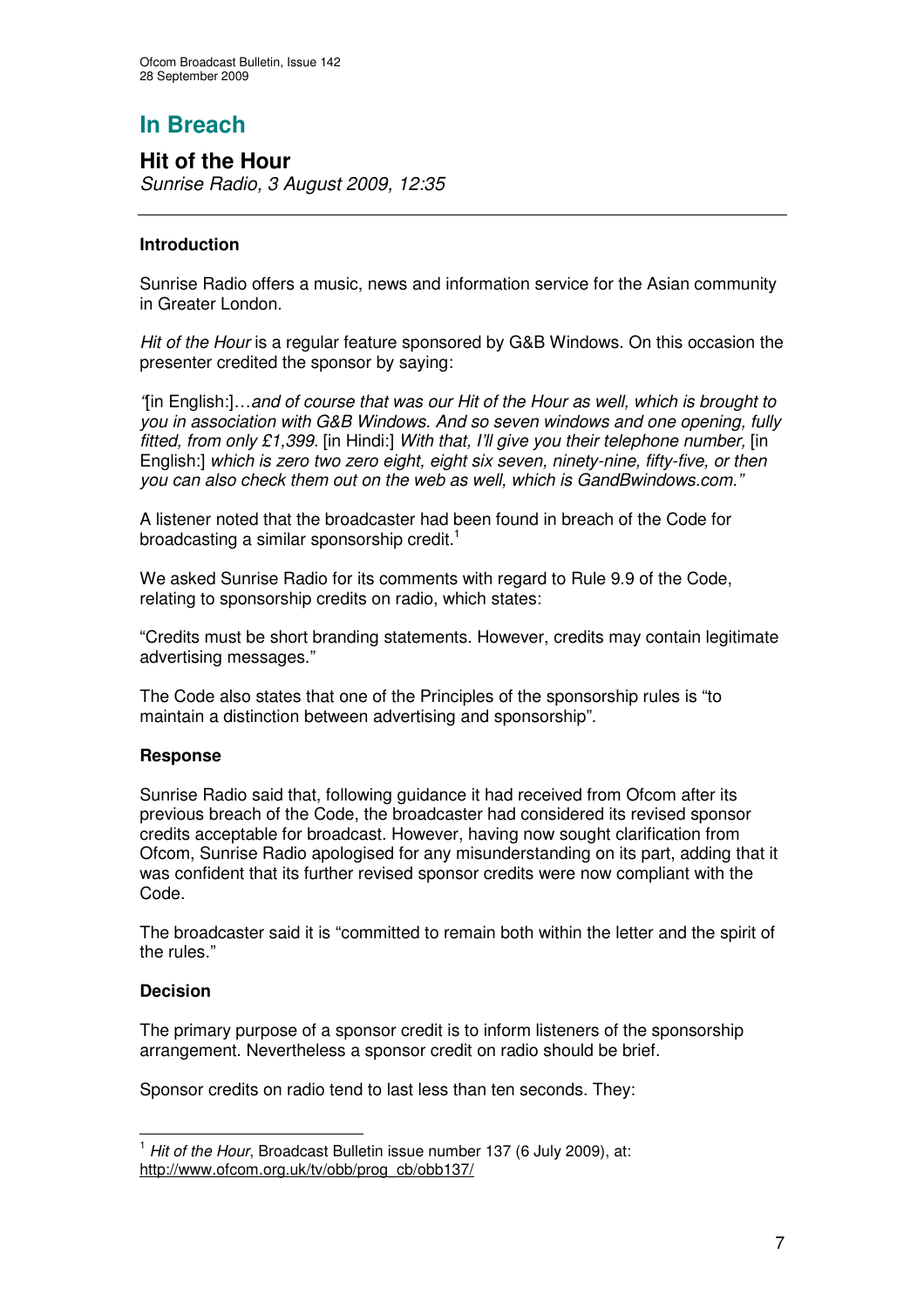- state the name of the sponsor;
- identify the sponsored programming; and
- generally contain no more than two additional messages, both of which may be advertising (e.g. a sales message, contact number or web address).

A sponsor credit should not sound like a full advertisement, as stated in Ofcom's guidance to Rule 9.9.<sup>2</sup>

We note that, by removing some promotional material, including a direct call to action, Sunrise Radio had revised the content of the sponsor credit that Ofcom had previously found in breach of the Code. Nevertheless, as before, the sponsor credit lasted almost twenty seconds and, in addition to naming the sponsored feature and the sponsor, the information provided comprised:

- full details of a specific window package (i.e. "*seven windows and one opening, fully fitted, from only £1,399*");
- the sponsor's contact telephone number ("[in Hindi:] *With that, I'll give you their telephone number,* [in English:] *which is zero two zero eight, eight six seven, ninety-nine, fifty-five*); and
- the sponsor's website address ("*you can also check them out on the web as well, which is GandBwindows.com*").

Ofcom took into account the licensee's attempts to revise the credits following the previous finding, but despite this, Ofcom considered that the sponsor credit still sounded more like a full advertisement than a brief branding statement. The sponsor credit was therefore in breach of Rule 9.9 of the Code.

In the light of additional guidance now given to the licensee, Ofcom expects future sponsorship credits broadcast by Sunrise Radio to comply with the Code. We may consider further regulatory action in the event of any recurrence.

#### **Breach of Rule 9.9**

<sup>&</sup>lt;sup>2</sup> Guidance to Section Nine of the Code, at:

http://www.ofcom.org.uk/tv/ifi/guidance/bguidance/guidance9.pdf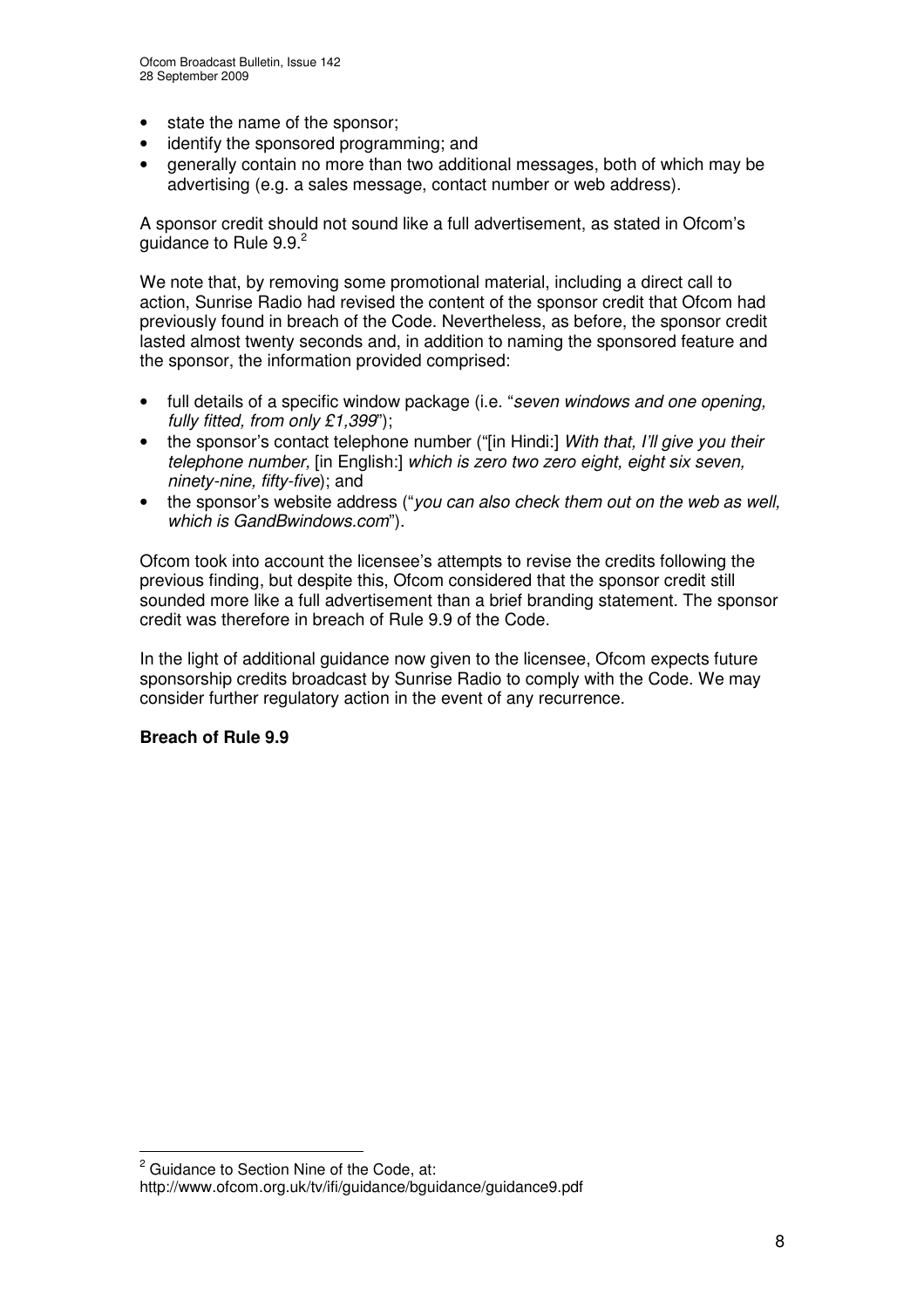# **In Breach**

## **Promotional messages throughout programmes**

*AT; 11 July 2009, 19:00, 22 July 2009, 00:00, 23 July 2009,18:00 and 26 July 2009, 22:25*

#### **Introduction**

AT provides a general entertainment television service broadcast in Urdu and English.

Three viewers contacted Ofcom about the content of scrolled promotional messages during various programmes on 11, 22 and 26 July 2009. The complainants were concerned that the services promoted on screen appeared to have had no relevance to the programmes in which they were being promoted.

Under condition 11 of its licence to broadcast, a satellite or cable television broadcaster must ensure that recordings of its output are retained for 60 days after transmission and must provide Ofcom with any such material upon request.

The broadcaster was unable to provide recordings of the output required by Ofcom. We therefore sought AT's comments with regard to condition 11 of its licence to broadcast.

Ofcom also monitored AT's output between 18:00 and 20:30 on 23 July 2009. The programming comprised drama, programme trails, cookery and extended presenter discussion. One or both of the following captions were scrolled throughout this period:

- an advertisement that appeared not to be clearly separated from the programme. A caption stated: *"Off air consultation for Rishta/marriages: 0906 635 8269 Off air consultation for family problems: 0906 635 8269 \* (call charged at £1.50 per minute from BT landline, other networks may vary, callers must be 18 or over and have bill payer's permission)"*; and
- an advertisement separated (in a banner) from the programming, which stated: *"\* Contribute generously to get sawab or religious mahafils every month Contact: 07525843113or 07971923088 \* AT Global (Harmony TV) Bank: HSBC Sort Code: 40-08-33 Account #21412841 \* For further information contact: 07525843113 or 07971923088 \* E-mail: info@atchannel.tv \*".*

Rule 10.2 of the Code states that "broadcasters must ensure that the advertising and programme elements of a service are clearly separated."

As the first of the above scrolled advertisements appeared not to be clearly separated from programmes (by, for example, being placed in a banner), we sought the broadcaster's comments on the matter with regard to Rule 10.2 of the Code.

Rule 4 of the Code on the scheduling of television advertising ("COSTA") states, among other things, that: "…time devoted to television advertising and teleshopping spots on any channel in any one hour must not exceed 12 minutes…"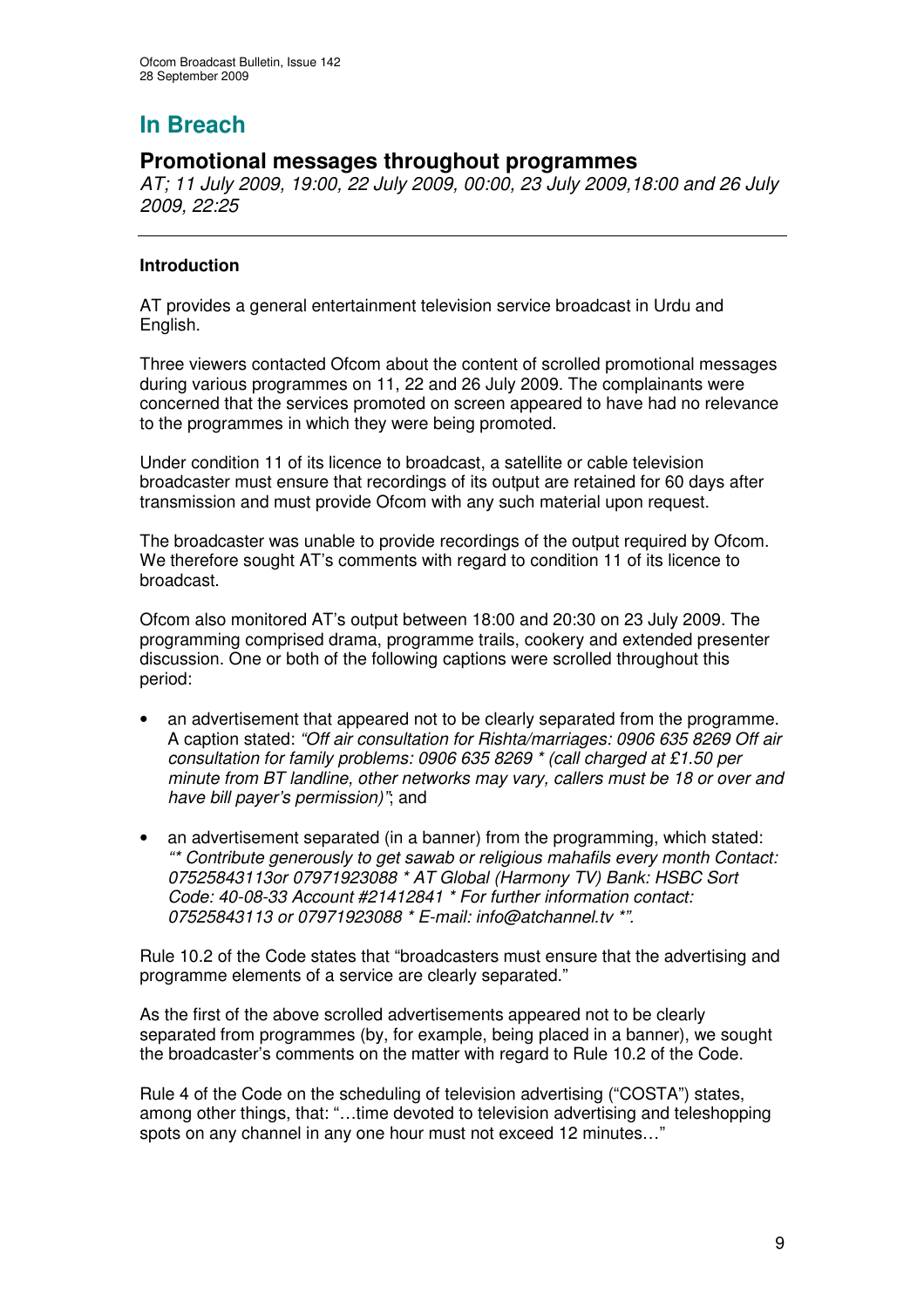As one or both of the above advertisements appeared on screen throughout almost the entire two and a half hour period monitored by Ofcom, we sought AT's comments with regard to Rule 4 of COSTA.

#### **Response**

With regard to the retention and supply of recordings required by Ofcom, AT said that a recent employee, which it described as "an expert in [the] technical/broadcasting field", had left the organisation, taking with him the channel's recording equipment and recordings. The broadcaster added that these materials had not been returned to the broadcaster and it had therefore reported the matter to the police.

With regard to the material scrolled throughout the period monitored by Ofcom, AT said that it had now stopped all scrolled promotions and, should it wish to reintroduce the broadcast of such material, it would seek further guidance from Ofcom.

The broadcaster added that the scrolled advertisement for the *"*o*ff air consultation for Rishta/marriages"* had been intended for broadcast only during commercial breaks. It believed that the employee, above, may have deliberately broadcast the message over programmes to cause a breach of the Code.

AT said that the scrolled appeal for viewers to *"contribute generously to get sawab or religious mahafils…"* was not an advertisement, but a request for its audience to contribute voluntarily towards a monthly religious event run by the channel.

#### **Decision**

It is a condition of an Ofcom licence that broadcasters must ensure they have robust compliance procedures in place. AT did not appear to have done so.

Ofcom notes the circumstances described by the broadcaster and, in particular, the reason for its failure to retain and provide recordings required by Ofcom. However, compliance is a primary function in running a television service licensed by Ofcom and such a failure severely hampers Ofcom in carrying out its statutory duties. The broadcaster was therefore in breach of licence condition 11, which requires it to ensure that recordings of its output are retained for 60 days after transmission and provided to Ofcom upon request.

Ofcom agrees that the scrolled advertisement for the *"*o*ff air consultation for Rishta/marriages"* should have been broadcast only in commercial breaks. However, irrespective of whether they may have been deliberately superimposed over programmes by a specific individual, the broadcast of the advertisement in this way had occurred throughout almost two and a quarter of the two and a half hours of the output Ofcom monitored. Also, Ofcom notes that this was the same issue raised by the complainant concerning material broadcast by AT on 26 July 2009, which we had been unable to view. However, on the evidence of Ofcom's monitored output alone, AT appeared to have broadcast a scrolled advertisement (over a sustained period) during programmes, from which it was not clearly separated (by, for example, being placed in a banner), in breach of Rule 10.2.

Ofcom accepts that the scrolled appeal to *"contribute generously to get sawab or religious mahafils"* was a request for viewers to contribute voluntarily towards a monthly event run by the channel. We note AT's view that this was not an advertisement. In programmes, a broadcaster may conduct charity appeals or appeal for funds to produce programmes or run its service. The output in this case was not a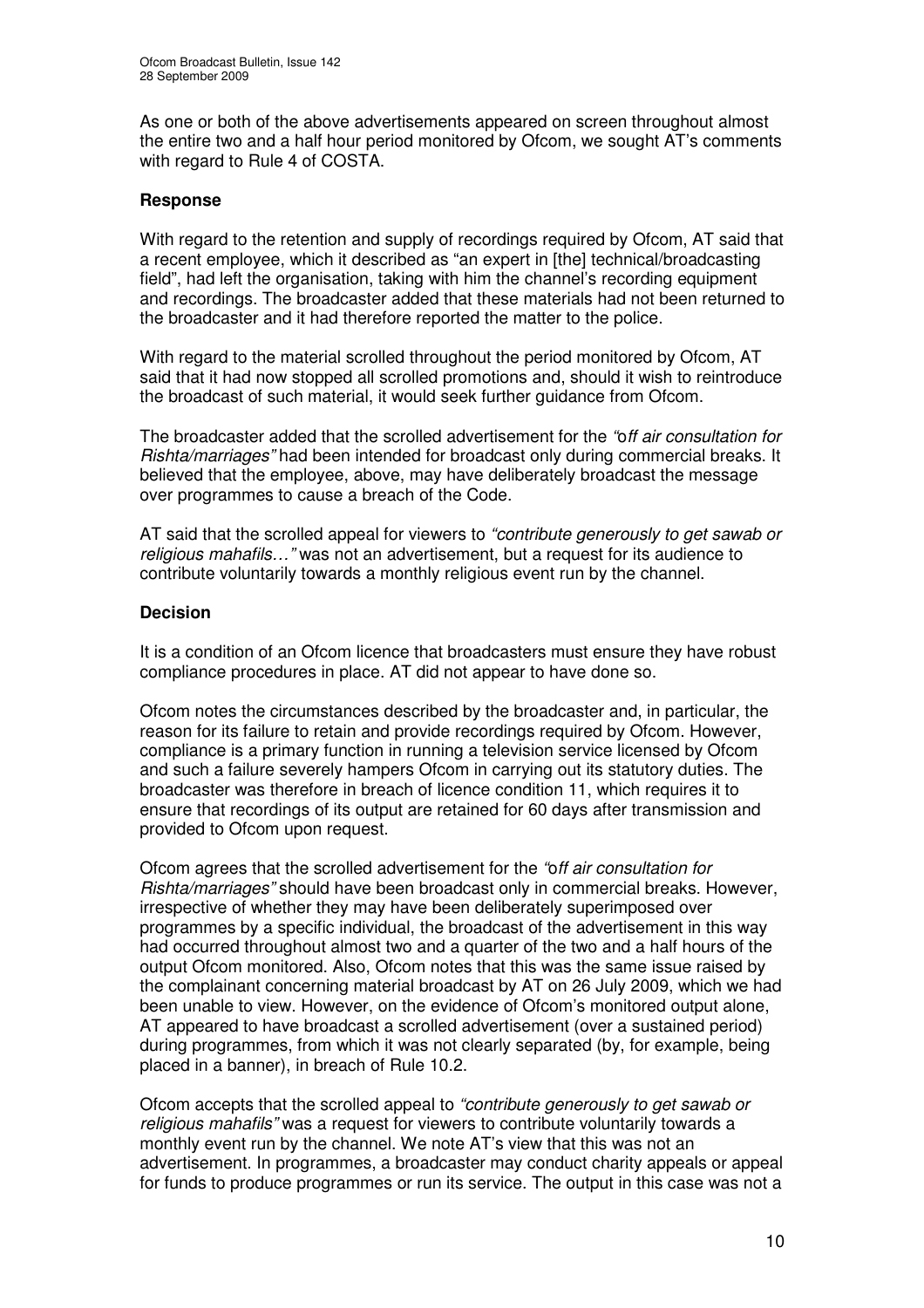charity appeal or a request by AT for funds to produce programmes or run its service. It was a request for donations to fund a regular religious event that was not connected with AT's broadcast function. The output was therefore an advertisement. However, while it was scrolled for almost an hour and three-quarters of the two and a half hours of the output Ofcom monitored, it was separated from programmes by being placed in a banner across the screen.

One or both of the advertisements under investigation were broadcast throughout almost all the output Ofcom monitored. Rule 4 of COSTA restricts the time devoted to television advertising (and teleshopping spots) to 12 minutes in any hour. AT broadcast a number of brief commercial breaks during the period monitored by Ofcom. However, aside from these, the two scrolled advertisements were each broadcast for periods in excess of 12 minutes in any single clock hour, in breach of Rule 4 of COSTA.

Ofcom notes the action taken by AT to avoid recurrence and will provide the broadcaster with further guidance if required.

**Breach of Licence Condition 11 (Retention and production of recordings) Breach of Rule 10.2 of the Code Breach of Rule 4 of COSTA**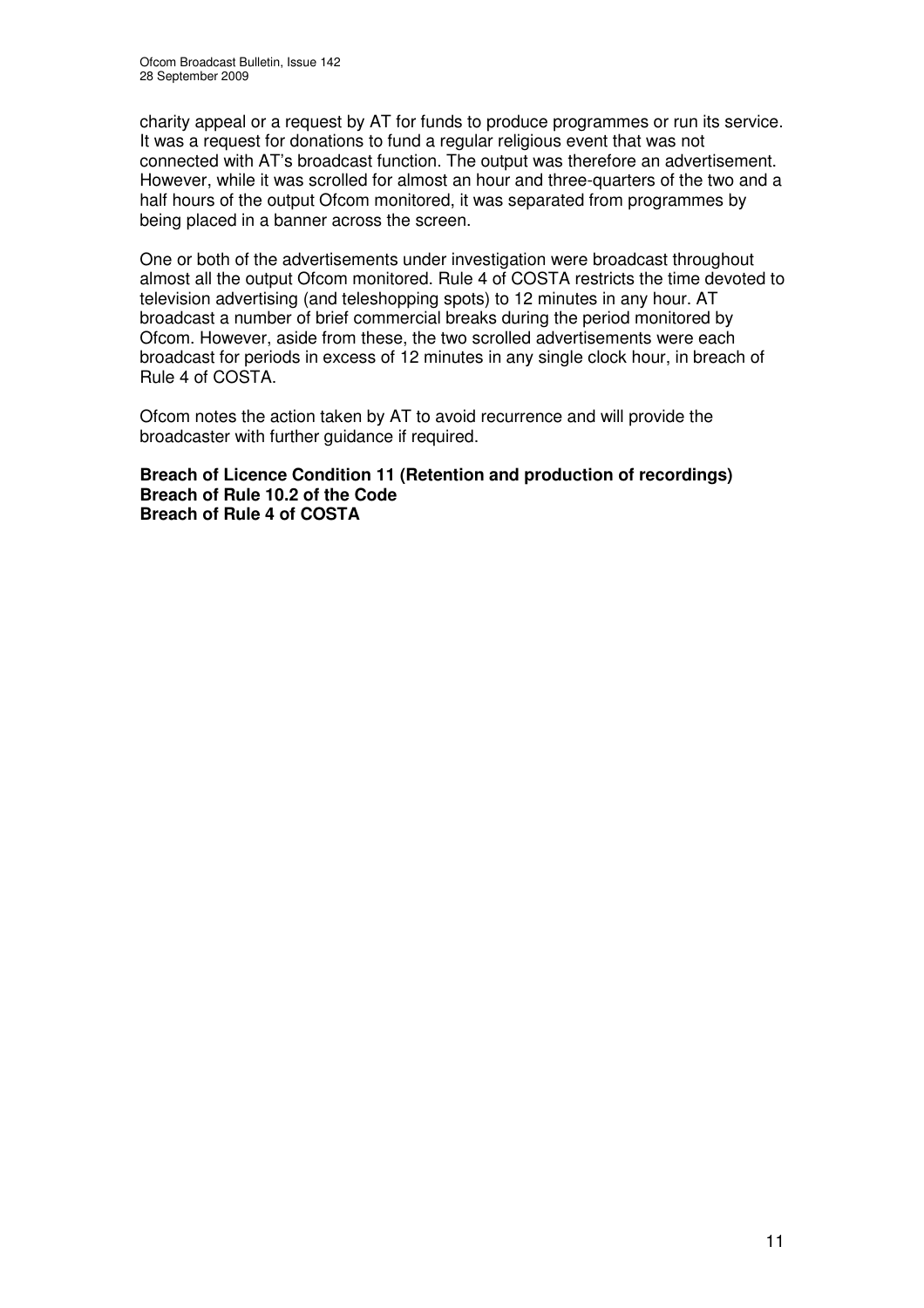# **In Breach**

## **Ghosts of the Asylum**

*The Unexplained, 13 August 2009, 20:00*

#### **Introduction**

*Ghosts of the Asylum* is a documentary-style entertainment programme that followed paranormal investigators Karl Beattie and Geoff Adams during their ten-week exploration of a derelict children's asylum and its surrounding estate. During their first night on the site, Karl and Geoff separated to examine the estate's church and nearby grounds. During the programme, Karl used the work "fuck" on three occasions.

Ofcom received two complaints from viewers who were concerned about this language being broadcast before the watershed. Ofcom asked The Unexplained channel for comment with regard to Rule 1.14 (the most offensive language must not be broadcast before the watershed).

#### **Response**

The Unexplained apologised for the broadcast of this language before the watershed. It explained that this was a mistake and that the wrong, 'un-bleeped' version of the programme was broadcast instead of one that had been appropriately edited for this time.

The Unexplained advised Ofcom that in light of these complaints it planned to introduce new procedures to ensure two individuals from the channel's production team review all programmes prior to transmission to ensure that such an incident is not repeated in the future.

#### **Decision**

The Code clearly states that the most offensive language must not be featured before the watershed. Ofcom considers 'fuck' to be one of the most offensive forms of language.

Ofcom acknowledged the broadcaster's apology and that The Unexplained has reviewed its compliance procedure in light of this complaint. However, Ofcom was concerned that the channel's compliance procedure did not effectively identify the strong language before it was broadcast.

#### **Breach of Rule 1.14**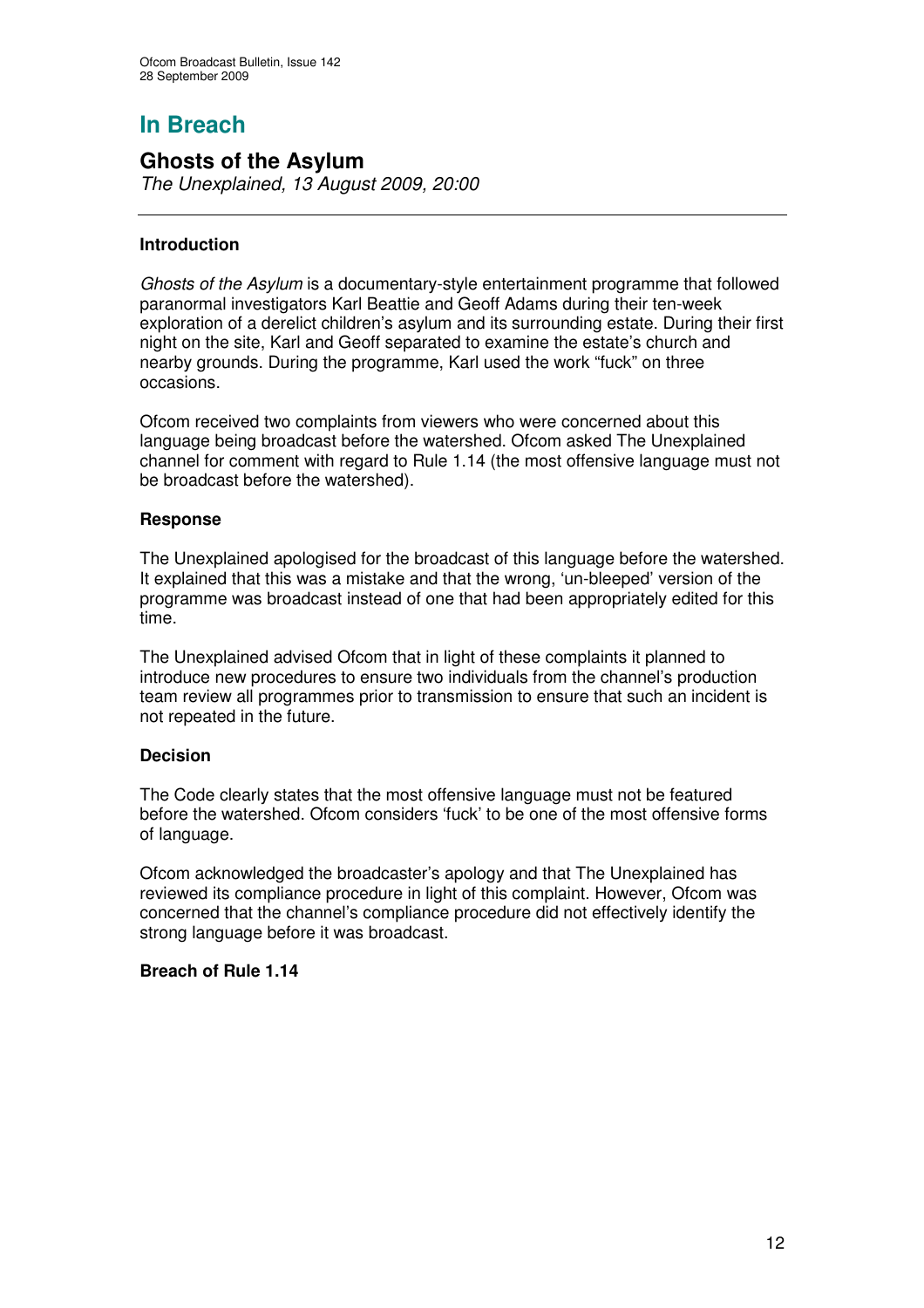# **In Breach**

## **Radio Mast FM**

*Radio Mast FM, 20 July 2009, 9:30 and 22 July 2009, 13:40*

#### **Introduction**

Radio Mast FM (Mast FM) was a temporary radio service (restricted service licence) which broadcast in Bristol from 9 July to 5 August. A listener complained that a presenter's reading of advertisers' messages was in breach of Section 10 of the Ofcom Broadcasting Code (commercial references). Ofcom asked Mast FM for a recording of the programmes to assess the content.

#### **Response**

Mast FM explained that it was unable to obtain the recordings from their logging facility. It said its studio output was usually saved automatically, but it was believed that some hours worth of output, including the dates requested, had been deleted due to power interruptions caused by neighbouring building works.

#### **Decision**

In the absence of a recording we were unable to consider the complaint. It is a condition of all radio broadcasters' licences that recordings of their output are retained and provided to Ofcom on request "forthwith". The failure of Mast FM to meet these requirements is a serious and significant breach of the conditions of its licence. This breach will be held on record.

#### **Breach of Licence Condition 8 (Part 2 General Conditions) of restricted service licence**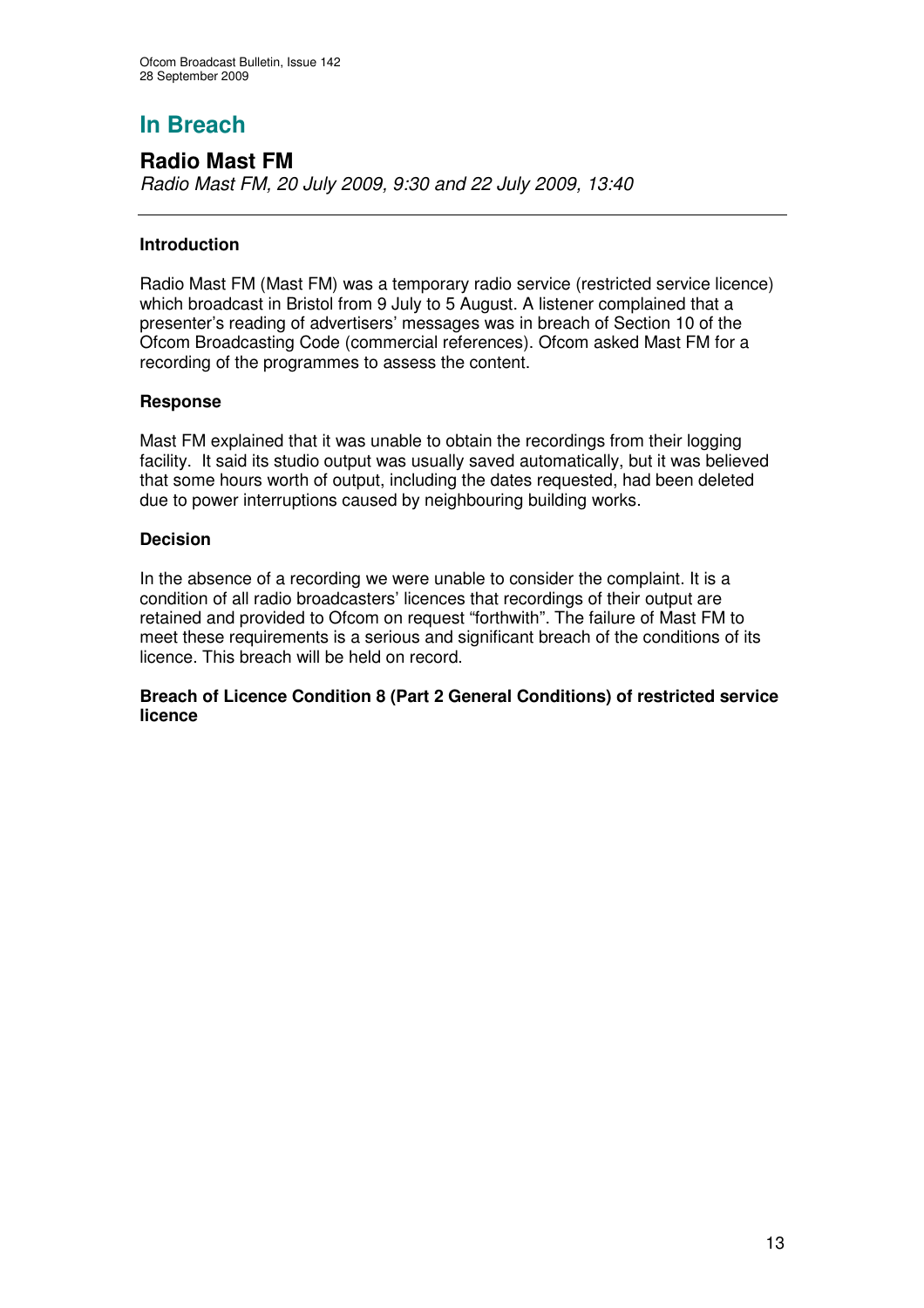# **Not In Breach**

**Wife Swap** *Channel 4, 21 June 2009 at 20:00*

#### **Introduction**

*Wife Swap* is a reality television programme which shows couples from different backgrounds exchanging lives and families for ten days.

This episode featured two women, Kerry Murphy and Kelly Moyston. Kerry Murphy was introduced to viewers as a *"37 year old hairdresser"* who *"lives in Rotherham with her husband Tim and his sixteen year daughter Paige from a previous marriage"*. The programme continued that *"Kerry is a perfectionist and when she is not at work she is working on her appearance, and when she is not doing that she spends every second making her five bedroom house look perfect"*. Kerry described herself as living her life at *"110 miles per hour"*.

Kelly Moyston was introduced to viewers as a *"22 year old mum"* who *"lives in Bristol with her 39 year old fiancé, Steve, and their 18-month-old daughter, Georgina, in a tiny two bed council maisonette"*. Kelly told viewers that she is *"lazy"* and the programme explained that *"although bus driver, Steve, works long shifts, he is expected to do all the housework and she [Kelly] sleeps in most days until lunchtime".*

This episode showed the two women swap their *"husband's, homes and families to find out what they can learn from each other's lives"*. The programme asked:

*"What happens when a perfectionist wife learns to fight dirty? How does a lazy mum cope with a punishing routine? And what happens when bringing up baby changes your life?"*

During the programme viewers were shown Kerry arriving at Kelly's home, where she found a dirty microwave, cigarette ends by the bathroom sink and a dirty cat litter tray, which Kerry said *"smells really bad"*. She is then shown reading from the household manual, which was left by Kelly as a guide on how to run her home and life. This explained that Kelly *"hates routine"* and *"I get up when I want, which is usually between 11:30 and 13:00".* Kerry continued to read that *"me [Kelly] and* Georgina rarely eat breakfast and when I wake up I just have a fag. If we do it will be *a packet of crisps"*. During the introduction to the programme, before the swap, Georgina is shown eating crisps and chips given to her by her parents. The first half of the programme shows the swap between the 'wives' and Kerry having to live by Kelly's rules. During this section of the programme Georgina is shown eating chocolate and crisps given to her by her father, Steve, and Kerry is shown trying to stay in bed until lunch time while Georgina is also asleep. When Georgina wakes up at 13:05 Kerry gets up to change her nappy and comments that her nappy is wet.

Ofcom received 55 complaints from viewers who were concerned by what they felt was neglectful treatment of 18-month-old Georgina during the programme. In particular, complainants were concerned that Georgina was left in her cot until midday in a wet nappy; lived in an unhygienic environment; and was fed a poor diet. Some complainants said that Channel 4 had a responsibility of care for the child and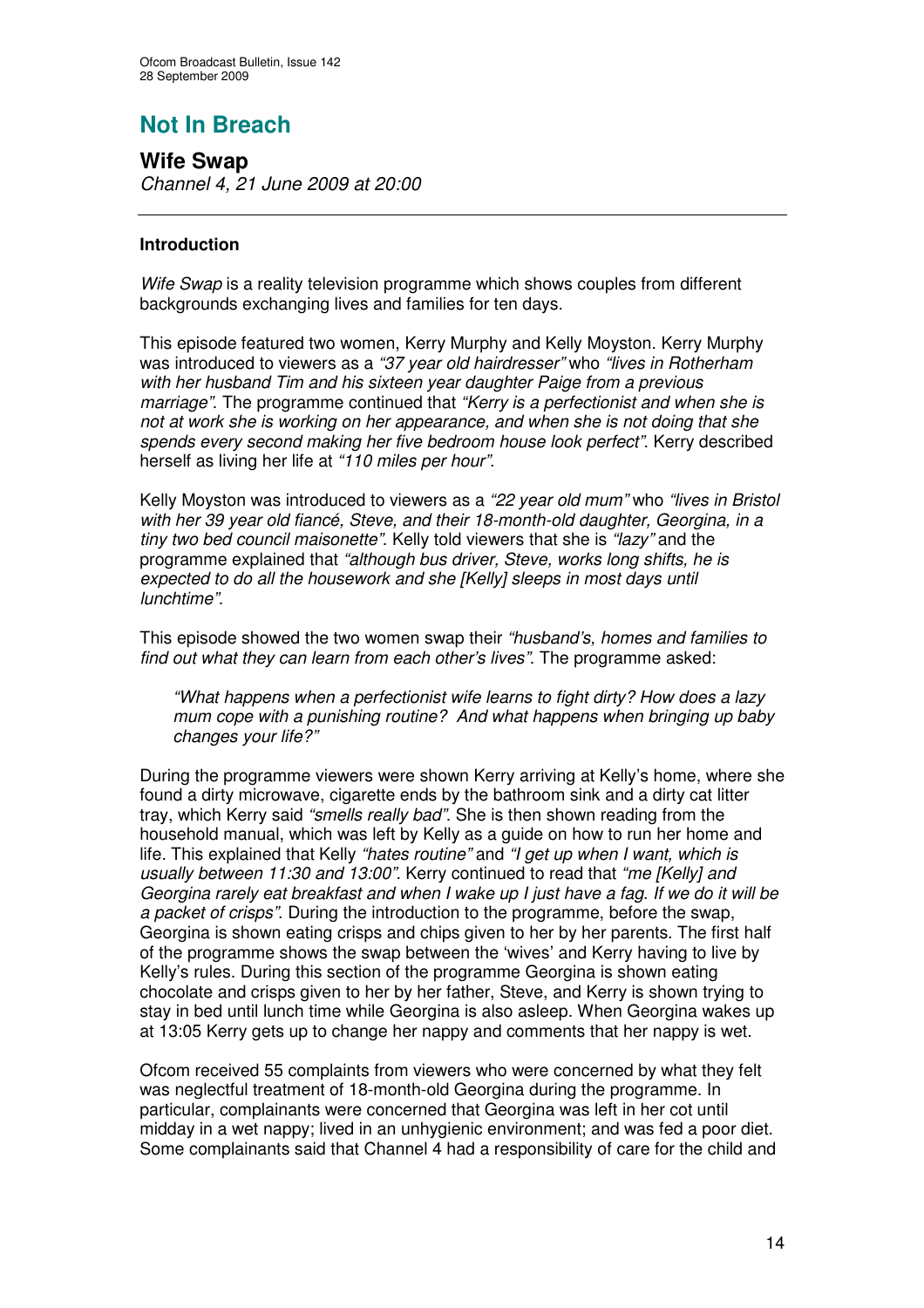should have intervened during the making of the programme. Complainants also said that Channel 4 should have reported Kelly's family to social services.

Ofcom asked Channel 4 to provide all relevant background information and formally comment on the issues raised with regard to the following rules of the Code:

- Rule 1.26: "Due care must be taken over the physical and emotional welfare and the dignity of people under eighteen who take part or are otherwise involved in programmes. This is irrespective of any consent given by the participant or by a parent, guardian or other person over the age of eighteen in loco parentis."
- Rule 1.27: "People under eighteen must not be caused unnecessary distress or anxiety by their involvement in programmes or by the broadcast of those programmes."
- Rule 2.3: "In applying generally accepted standards broadcasters must ensure that material which may cause offence is justified by the context."

#### **Response**

Channel 4 said that *"Wife Swap* is a lifestyle format that examines and contrasts different lifestyles by swapping a key member from each family – the "wife". *Wife Swap* gets right to the heart of the way people live, celebrating and exploring the diverse choices different people make about how to live their lives, including their values; spending priorities; what they expect of their partners and family; how they divide up the parenting and comparative parenting skills, the shopping, the housework; how much or how little they go out; what role food plays in their lives; what they want from their social life; and how they spend their money." It continued that "one of the programme's aims is to better educate households so they might learn something constructive from each other".

#### Rule 1.26

Channel 4 said that it and RDF Media Limited ("RDF"), the production company who made the programme, took its obligations regarding the welfare of Georgina seriously. It stated that a robust selection process was undertaken before selecting the families for the programme. It said that Kelly Moyston stated she wanted to take part "to experience a change in the way family life is run" and to "get Georgina into a set routine".

Channel 4 continued that, after a home visit by two producer/directors, who are both parents, it was clear that Georgina was a "very loved, happy and well-balanced girl". It said that Kelly and Steve's mothers were regular visitors to the house and Georgina was kept clean at all times and regularly fed. It stated that a report was also given on the family by an experienced and BACP (British Association of Counselling and Psychotherapy) accredited psychotherapist, which indicated that there was no cause for concern for Georgina's welfare. The report also noted that Georgina is a "very outgoing, friendly, happy little girl" and that she "showed no shyness" and would "adapt to a new situation very easily and quickly". Kelly and Steve also confirmed to Channel 4 that social services had not been involved with the family or Georgina. Channel 4 said that based on this information it was decided that the family were suitable to take part and that the programme would be helpful to them.

Before filming took place, Channel 4 said that all members of the production team had background checks and were briefed on issues relating to the Protection of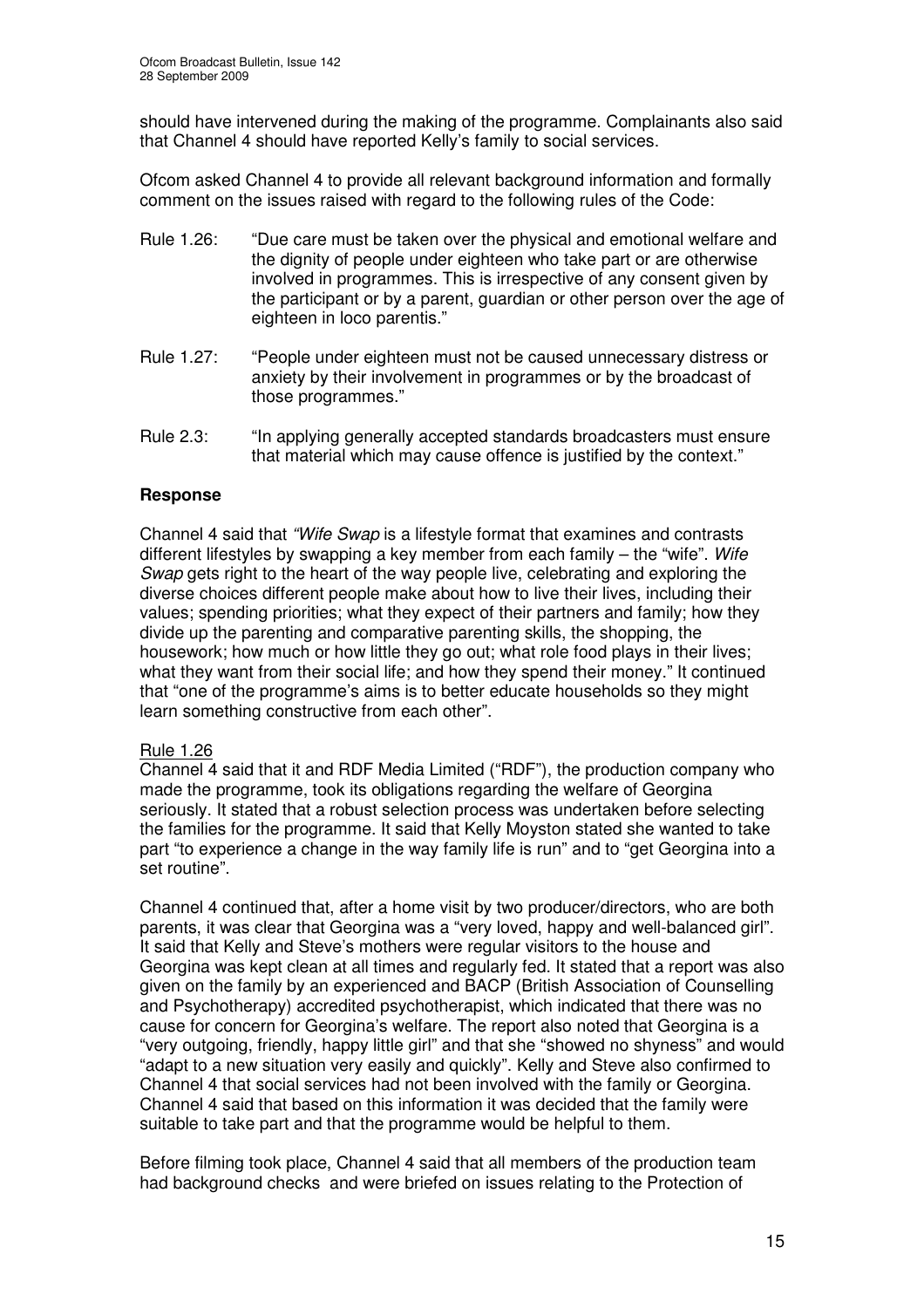Under-18s, and internal child protection policies were followed. It continued that a "responsible producer/director who is a mother to young girls was chosen to produce and direct in the Moyston/Jones home as it was felt she would be the most appropriate person to do so". It also said the cameraman is a father and that Kelly had arranged for her mother to be available during filming.

Channel 4 said that a member of the production team was always present throughout the swap and the Producer/Director spoke to the Series Producer or Executive producer each day to keep them informed of any issues or concerns. It stated that in the event no issues were raised. It continued that a member of the production team stayed at the house over night and a member of the team would have intervened and/or assisted if required. It said that an additional camera was set up in Georgina's room which ensured that, without needing to disturb her, she could be monitored.

Channel 4 stated that "at no stage was Georgina in any physical danger or risk and emotionally, as was apparent in the programme, Georgina appeared to be a very happy and content baby". It stated that the producers did not witness any evidence of neglect during the period they filmed with the family and that there has been no intervention by social services following transmission of the programme.

#### Rule 1.27

Channel 4 said that it did not believe Georgina suffered or experienced any distress or anxiety as a result of her involvement in the programme. It said that it was not necessary or appropriate for the production team to have intervened with the care of Georgina and any intervention would only have been warranted if she had been at real risk of physical or emotional harm, which was not witnessed by the producers.

#### Rule 2.3

Channel 4 said that *Wife Swap* is a well established programme now in its 11<sup>th</sup> series in the UK. It said that the series has previously featured a range of social, cultural and personal backgrounds and viewers are familiar with the concept and likely content to be expected. It said that the context of what occurs during the swap is, ultimately, a change for the better.

Channel 4 said that there were numerous references in the programme showing Georgina to be a well loved and cared for child. It continued that six weeks after the end of the swap the families were re-visited and viewers were informed that the family had moved into a bigger flat and were making an effort to keep it *"spic and span"*. Kelly also told viewers that *"Georgina gets up early in the morning now and we get up with her…do her breakfast whether it's egg on toast or just toast with jam".*

Channel 4 said that viewers were adequately informed that the child was not in any way at risk and this would have minimised any offence that may have been taken by viewers. It also said that whilst it accepted that aspects of Kelly and Steve's parenting were likely to attract some disapproval from viewers, it did not accept that this went beyond generally accepted standards and the material was shown in context.

#### **Decision**

Ofcom recognises the sensitivities in such issues related to appropriate and safe child care, and understands the offence that may be caused to viewers who witness approaches to parenting that do not accord with their own views and practices.

Under the Communications Act 2003, Ofcom has a statutory duty to set standards for the content of television programmes with which broadcasters must comply. These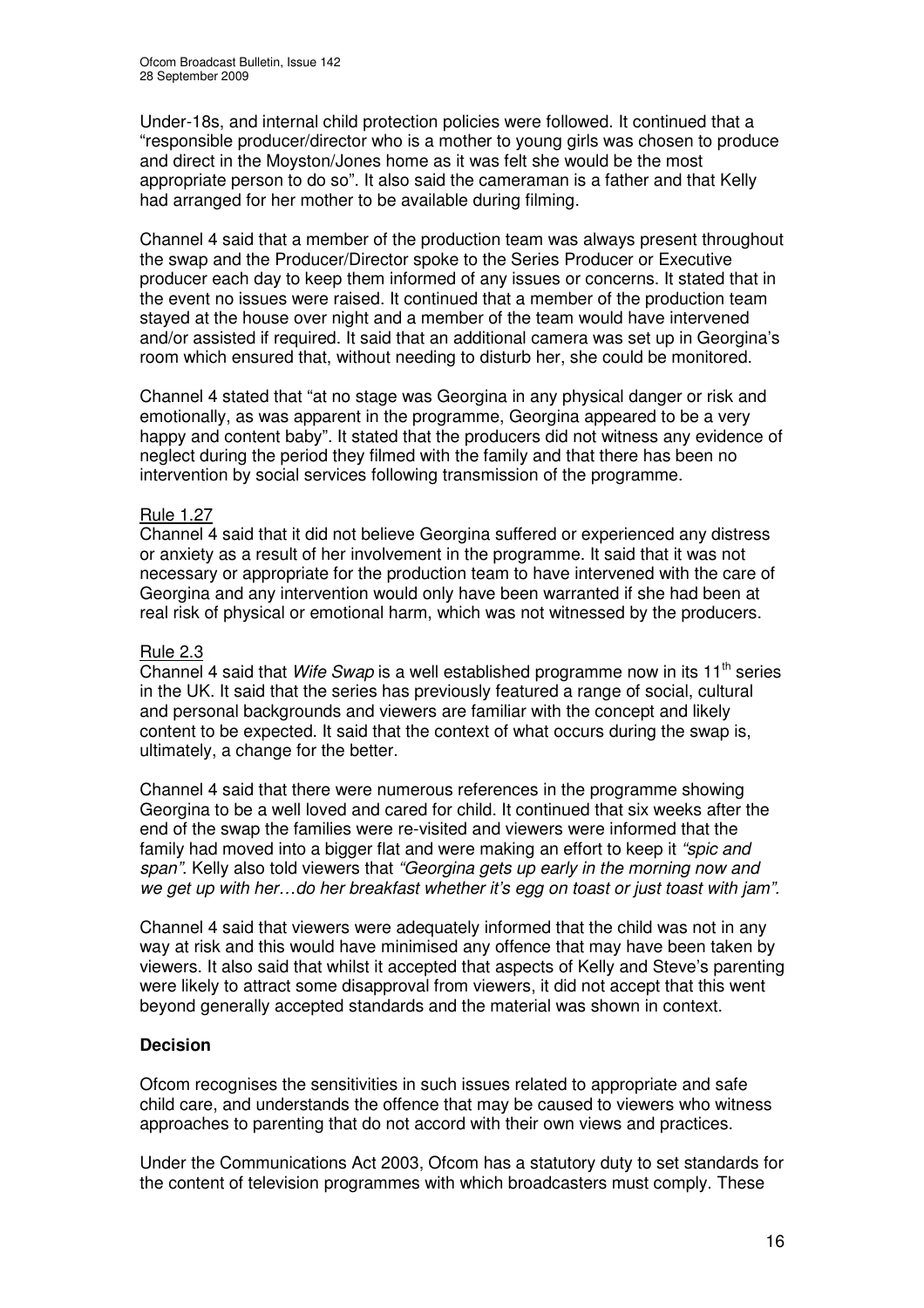standards are set to secure certain objectives set out in the Act including the protection of under eighteens and that generally accepted standards are applied to content so as to provide adequate protection for members of the public from the inclusion of offensive and harmful material.

Ofcom considers the standards it has set for the protection of children to be amongst the most important in the Code. These rules are aimed at preventing children suffering any unnecessary distress or anxiety as a result of being involved in a programme or by its broadcast; requiring that broadcasters take due care over the physical and emotional welfare of children who take part or are otherwise involved in programmes. However, it should be noted that Ofcom's role does not extend to investigating allegations of potential child abuse, which is of course the role of the relevant authorities.

The Communications Act 2003 requires Ofcom to have regard to certain matters when setting the standards in its Code; particularly when applying generally accepted standards so that the public is adequately protected from offensive or harmful material. Ofcom must have regard to the need for standards to be applied in a manner that best guarantees an appropriate level of freedom of expression. This is in terms of both the broadcaster's right to impart information and ideas and the right of the audience to receive them. These rights are enshrined in the European Convention of Human Rights incorporated within the Human Rights Act 1998. Accordingly, Ofcom must exercise its duties in light of these rights and not interfere with the exercise of these rights in broadcast services unless it is satisfied that the restrictions it seeks to apply are required by law and necessary to achieve a legitimate aim.

#### Rules 1.26 and 1.27

Ofcom appreciates that some of the child care methods shown during the programme may not be considered best practice. Ofcom therefore considered the steps taken by the broadcaster and the programme makers to ensure that due care was taken over the physical and emotional welfare of and dignity of the child involved and that she was not caused any unnecessary distress.

Ofcom notes, in particular, that Channel 4 implemented a number of measures before filming began to ensure that the Moyston/Jones family were suitable for the programme and that Georgina was well cared for. Ofcom notes in particular that an accredited psychotherapist assessed the family before they were selected and indicated there was no cause for concern, and that Georgina was a "very outgoing, friendly, happy little girl". Channel 4 also carried out home visits in order to make its own assessments. In Ofcom's opinion, Channel 4 gave careful consideration towards the choice of the Moyston/Jones family. There was no evidence to suggest that the family should not have taken part in the programme.

Further, Ofcom recognises that during filming a number of safeguards were put in place by the broadcaster to ensure the welfare of Georgina. These were set out in detail by Channel 4 in its response and are summarised above. Such safeguards included ensuring that Georgina's grandmother was available to provide additional support and childcare while filming and that an appropriate Producer/Director and cameraman were chosen to direct and film the family. Ofcom notes that the Producer/Director spoke to the Series Producer or Executive producer each day to keep them informed of any concerns they may have had. Ofcom also took into account that a member of the production team was always present throughout the swap and stayed at the house over night, and that a camera was set up in Georgina's room to monitor her behaviour.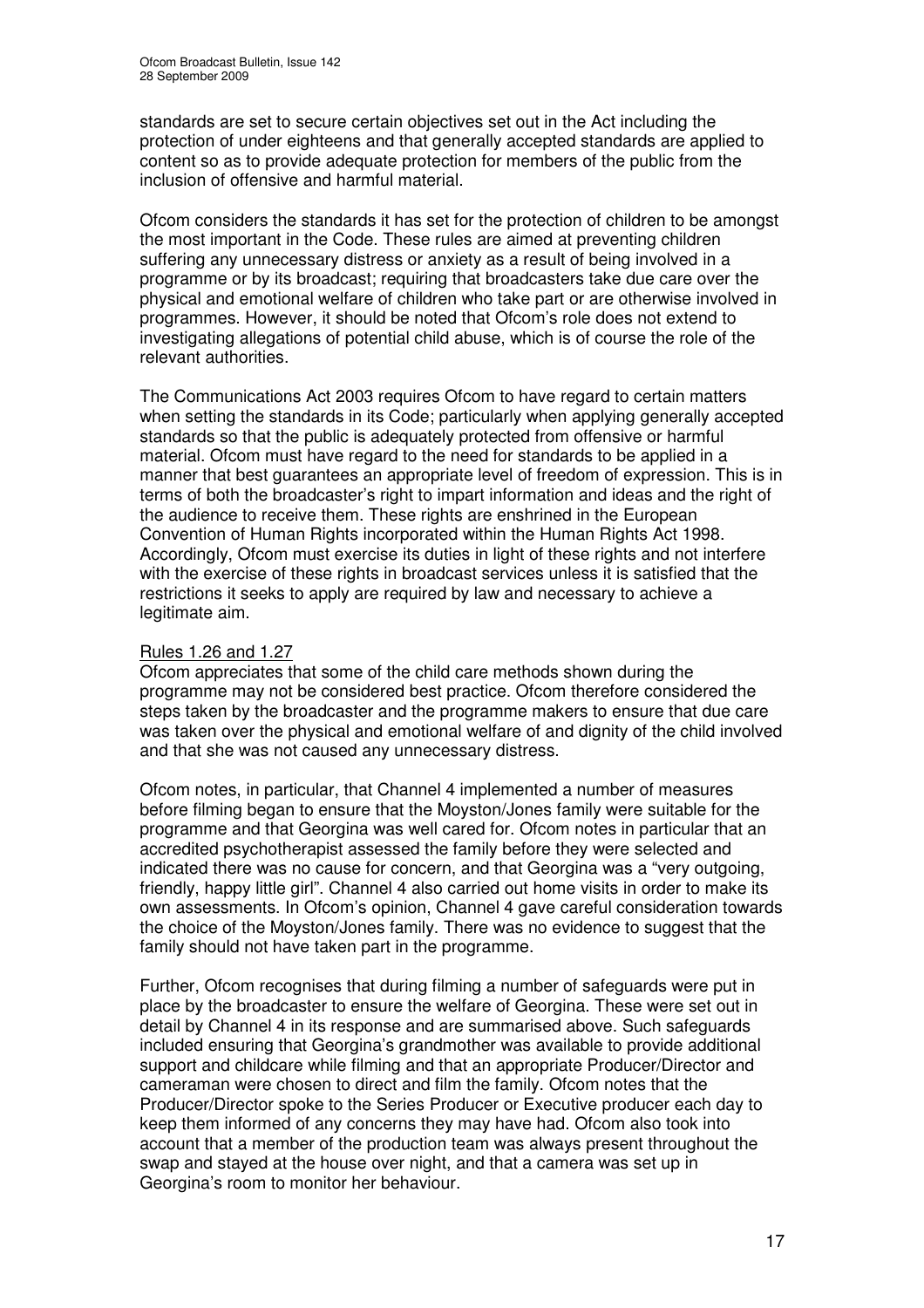With regard to specific aspects of Georgina's care, Ofcom notes that on the occasions when Georgina was left in a wet nappy she did not appear to be distressed. Further, as is not uncommon with babies, Georgina's wet nappy was changed as soon as she woke up. In Ofcom's opinion, given the safeguards in place, she was not at risk of material physical or emotional harm. We also accept that Georgina's diet, although arguably inappropriate at times, did not appear to result in any harm to or distress for Georgina, who came across as a healthy and happy child. The programme also did not encourage, condone or create the circumstances for the diet which Georgina was given. In addition, Georgina was shown a number of times drinking milk from a baby bottle and eating yoghurt and banana for breakfast, which was already in the family fridge. With regard to the conditions of the family's flat, Ofcom took into account that this would have been assessed by the programme and the psychotherapist during the selection process and we did not find any evidence to suggest that the conditions would have been harmful for Georgina.

As part of its considerations, Ofcom also took into account that *Wife Swap* has an observational format, with an editorial purpose of allowing people, such as Kerry, to implement changes which they believe will improve another family's lifestyle. Therefore the intention of the programme was that Kelly and Steve's lifestyle might benefit from Kerry's more structured approach. In Ofcom's view, the programme first 'documented' how Georgina was cared for, so as to then demonstrate what changes might result from the swap. The broadcaster was therefore initially observing the child's *existing* upbringing, as created by her real parents, before the swap occurred. Importantly the broadcaster had not created the environment in which Georgina was living and being filmed. In Ofcom's opinion, the accurate observation and reporting of the Moyston/Jones family lifestyle, before the changes implemented by Kerry, was a fundamental element of the programme and such an approach is not uncommon in documentary programmes or news reports. Given this, Ofcom considered that intervention by Channel 4 regarding the conditions of the house and the routine of the family would only have been necessary if Georgina had been at risk or due care was not being taken over her welfare.

Ofcom also considered that as a result of the programme a number of improvements were made to the lifestyle of the Moyston/Jones family. In particular, changes were made to Kelly and Steve's parenting and the environment they lived in, as set out in further detail below.

In light of the above, Ofcom considered that the broadcaster gave careful and appropriate consideration towards the welfare of Georgina during the making of the programme and sought relevant independent advice. Further, Ofcom notes that Channel 4 confirmed that there has been no intervention by social services either before filming or following transmission of the programme.

Given this, Ofcom has seen no evidence to suggest that due care was not taken over the physical and emotional welfare of Georgina, or that she was caused unnecessary distress or anxiety. Therefore the programme was not in breach of Rules 1.26 and 1.27.

#### Rule 2.3

Ofcom appreciates that the child care methods shown during the programme could be considered offensive by some and therefore required justification by the context. Ofcom took into account that *Wife Swap* is an established programme that has a well known format of taking two 'wives' who have contrasting lifestyles and swapping their lives in order to learn from one another. It is now well-established that the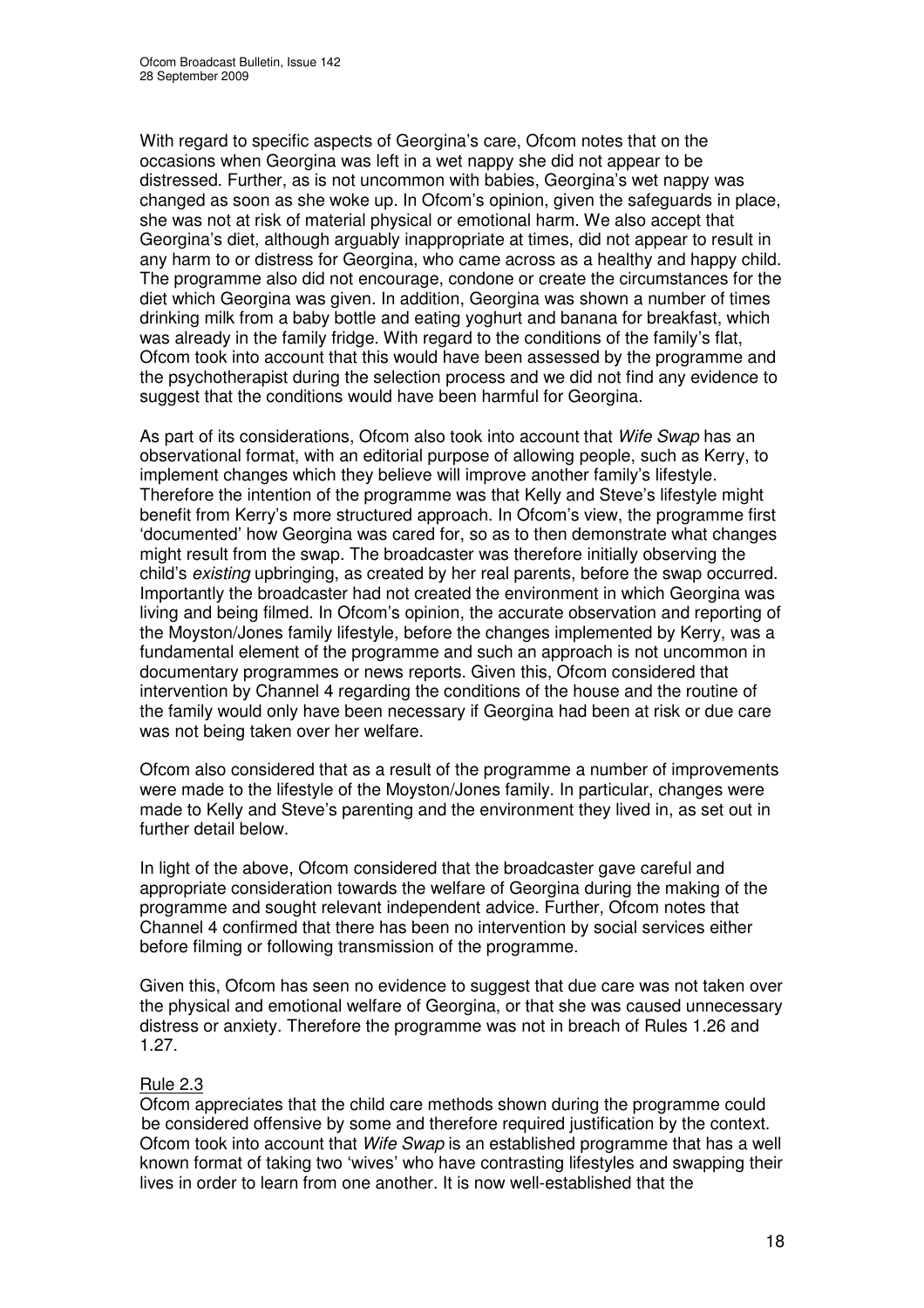programme records the reality of the participant's lives before the swap. This is in order for the audience to understand how the participants live and how their lives might change as a result of the experience. The circumstances in which the families lived were not of the broadcaster's making, but in fact existed before the cameras were there. In this particular episode the two women were complete opposites with regard to how they run their homes. The pre-broadcast information provided by Channel 4 said: *"First on 4, a lazy lump and a super mum clash on Wife Swap".*

Ofcom took into account that throughout the programme Georgina was never shown to be left alone and always had an adult with her or nearby. Further, when Georgina was asleep in her cot there was a camera in her room to monitor her. Georgina also appeared happy during the programme and was not distressed at any point. In Ofcom's view there were a number of other points throughout the programme where the broadcaster clearly indicated that Georgina was being properly cared for. In particular, Ofcom notes that when Georgina had a wet nappy viewers were shown Kerry going to her as soon as she woke up to be changed. During the programme Kerry commented a number of times on the happiness of Georgina, stating that "*she's happy as Lally* [sic] *and gorgeous. I thought all children just screamed but Georgina's fabulous".* In addition, during the swap Kerry did not agree to feed Georgina crisps for breakfast and she was instead fed yoghurts and fruit already available in the house. This served to emphasise what was a preferable diet for the baby and that; in fact, intervention into Georgina's life had had some positive effects.

Kelly told viewers during the programme that Georgina's father, Steve, does all the cooking in their home. Steve is also shown cooking during the swap and preparing Georgina's dinner in the kitchen. Therefore viewers would have been made aware that the family had home cooked meals. Kelly also stated at the end of the programme that she did not give Georgina a packet of crisps every single morning and that she knew the difference between what is healthy and unhealthy food. Georgina was also shown on a number of occasions being fed milk from a bottle.

Ofcom notes that although the programme focused on the untidiness and clutter of the Moyston/Jones home it also informed viewers that Kelly's fiancé did all the housework and Kelly herself said that *"Steve is the only one who does any cleaning"*. Therefore viewers would have been aware that the house was cleaned by a member of the family. Ofcom also took into account that as a result of the swap the house was thoroughly cleaned and organised by Kerry and by Kelly's fiancé, Steve.

Ofcom took into account that at the end of the programme viewers were informed that the swap had provided a positive effect on the Moyston/Jones family, which was the purpose of the programme. Further, viewers would have seen that the programme resulted in a change for the better with regard to Georgina's upbringing. Kelly said for example that she was "*willing to make a lot of changes"* in terms of her lifestyle and parenting and that she had been *"taught a bit of a lesson"*. She was then shown six weeks later having put these changes into practice. For example she: set a routine for Georgina; improved Georgina's diet; kept the house tidy; and ensured more quality family time outside of the house. Steve also said the experience has been *"a good influence on her"*.

In light of the above, Ofcom concluded that given the editorial purpose of *Wife Swap*, the programme was justified to highlight the potentially problematic and negative aspects of Kelly's lifestyle and parenting. Ofcom also considered that although not all of the safeguards implemented by the programme to ensure Georgina's welfare were stated to viewers, given the context of this particular programme, there was adequate information provided in the broadcast regarding Georgina's welfare to reassure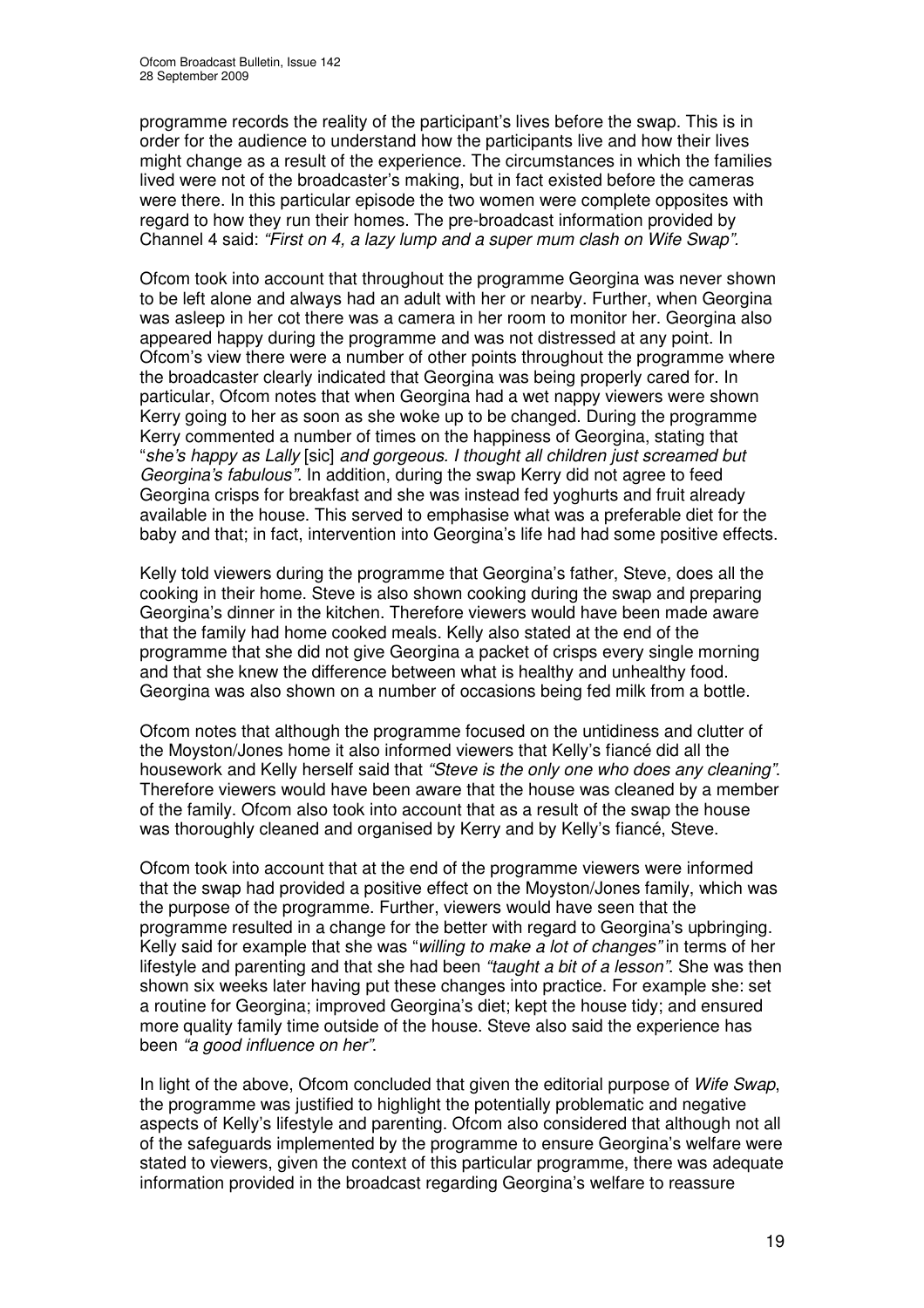viewers that she was being appropriately cared for. Therefore, in Ofcom's view the material broadcast which caused offence to some viewers would not have exceeded the likely expectation of the vast majority of the audience and was justified by the context. Given this, Ofcom considered that generally accepted standards were applied in this instance and the programme did not breach Rule 2.3.

#### **Not in breach of Rules 1.26, 1.27 and 2.3**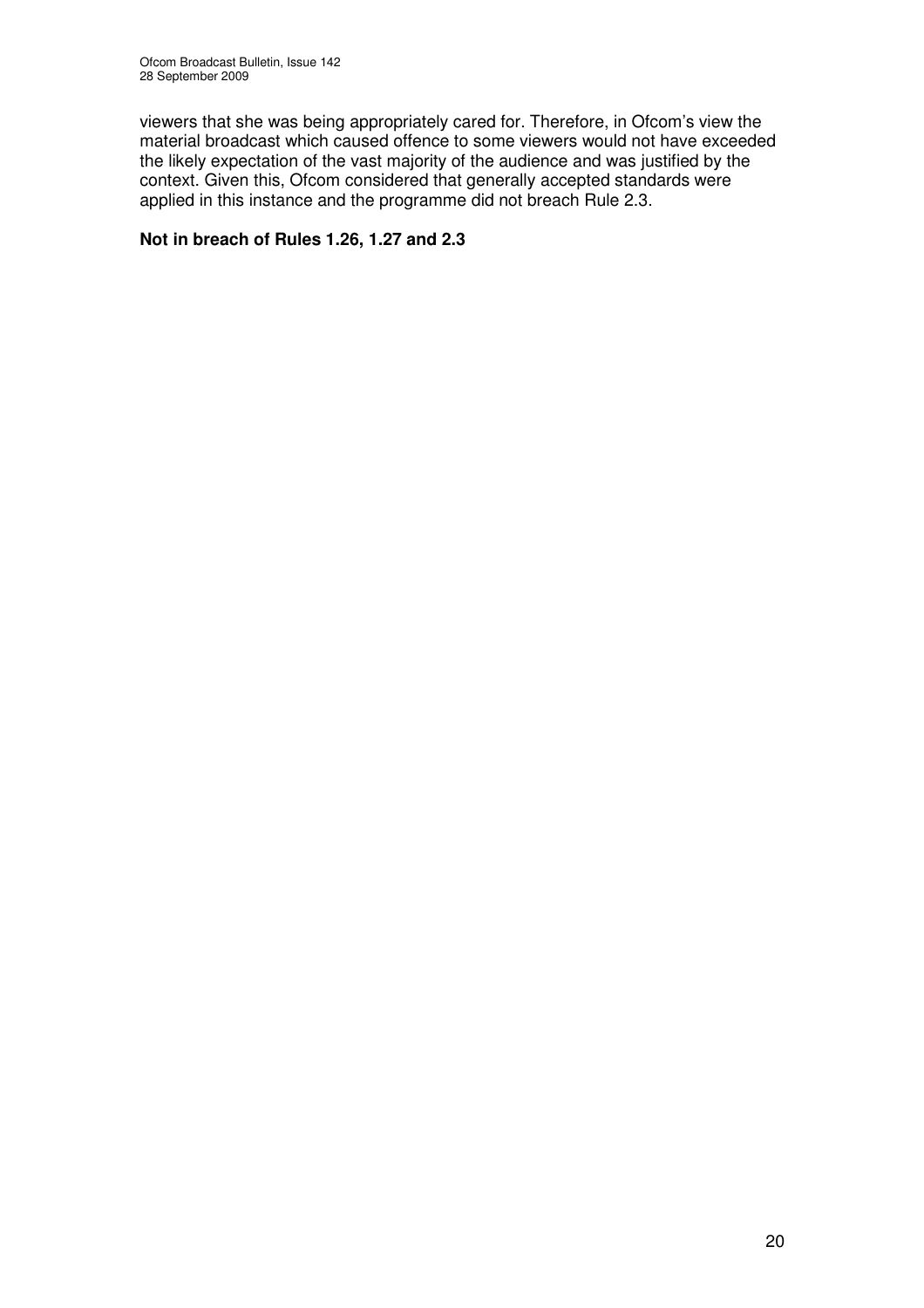# **Other Programmes Not in Breach**

# **Up to 22 September 2009**

| Programme                                           | <b>Transmission</b><br><b>Date</b> | <b>Broadcaster</b>         | <b>Categories</b>                             | Number of<br>complaints |
|-----------------------------------------------------|------------------------------------|----------------------------|-----------------------------------------------|-------------------------|
| 9/11 Conspiracies                                   | 06/09/2009                         | National<br>Geographic     | Due Impartiality/Bias                         | 1                       |
| 9/11: 102 Minutes That<br>Changed America           | 07/09/2009                         | Channel 4                  | Advertising                                   | 1                       |
| 9/11: 102 Minutes that<br>Changed America (trailer) | 04/09/2009                         | More4                      | Generally Accepted<br><b>Standards</b>        | $\mathbf{1}$            |
| A Room With A View                                  | 15/09/2009                         | Film4                      | Sex/Nudity                                    | $\mathbf{1}$            |
| Absolution With Tim Shaw                            | 11/09/2009                         | Absolute Radio             | <b>Generally Accepted</b><br><b>Standards</b> | 1                       |
| Agatha Christie's Marple                            | 13/09/2009                         | ITV <sub>1</sub>           | Advertising                                   | $\mathbf{1}$            |
| All New Generation Sex                              | 02/08/2009                         | Fiver                      | Sex/Nudity                                    | $\mathbf{1}$            |
| Are You Smarter Than a<br>Ten-Year-Old?             | 03/09/2009                         | Sky Two                    | Generally Accepted<br>Standards               | $\mathbf{1}$            |
| <b>Balls of Steel</b>                               | 30/08/2009                         | 4Music                     | Dangerous Behaviour                           | $\mathbf{1}$            |
| <b>BBC News</b>                                     | 07/09/2009                         | <b>BBC News</b><br>Channel | Crime (incite/encourage)                      | $\mathbf{1}$            |
| <b>BBC News</b>                                     | 15/09/2009                         | BBC1                       | Violence                                      | $\mathbf{1}$            |
| <b>Benefit Busters</b>                              | 03/09/2009                         | Channel 4                  | Offensive Language                            | $\mathbf{1}$            |
| Betfair World Series of<br>Poker Europe             | 29/07/2009                         | Channel 4                  | <b>Commercial References</b>                  | 1                       |
| Big Brother's Little Brother                        | 02/08/2009                         | Channel 4                  | Offensive Language                            | $\mathbf{1}$            |
| <b>Big Fight Live</b>                               | 05/09/2009                         | ITV4                       | Generally Accepted<br>Standards               | 1                       |
| <b>Bin The Banger</b><br>Competition                | 28/08/2009                         | Real Radio NW              | Competitions                                  | 1                       |
| <b>Breakfast</b>                                    | 17/09/2009                         | BBC <sub>1</sub>           | Offensive Language                            | $\mathbf{1}$            |
| <b>Breaking Bad</b>                                 | 06/09/2009                         | TV8 Sweden                 | Advertising                                   | $\mathbf{1}$            |
| Channel 4 News                                      | 08/09/2009                         | Channel 4                  | Generally Accepted<br><b>Standards</b>        | 1                       |
| <b>Christian O'Connell</b><br><b>Breakfast Show</b> | 29/07/2009                         | Absolute Radio             | Offensive Language                            | 20                      |
| <b>Coronation Street</b>                            | 24/08/2009                         | ITV1                       | Animal Welfare                                | $\mathbf{1}$            |
| <b>Coronation Street</b>                            | 14/09/2009                         | ITVI                       | <b>Animal Welfare</b>                         | $\mathbf{1}$            |
| <b>Coronation Street</b>                            | 11/09/2009                         | ITV1                       | <b>Generally Accepted</b><br>Standards        | 1                       |
| <b>Coronation Street</b>                            | 14/09/2009                         | ITVI                       | Substance Abuse                               | $\mathbf{1}$            |
| <b>Deadliest Catch</b>                              | 14/09/2009                         | Discovery Channel          | Advertising                                   | $\mathbf{1}$            |
| Derren Brown                                        | 09/09/2009                         | Channel 4                  | Unconscious<br>influence/hypnosis/subliminal  | $\mathbf{1}$            |
| Derren Brown: How to<br><b>Control The Nation</b>   | 18/09/2009                         | Channel 4                  | Generally Accepted<br><b>Standards</b>        | 1                       |
| Derren Brown: How To<br>Win The Lottery             | 11/09/2009                         | Channel 4                  | <b>Animal Welfare</b>                         | 1                       |
| Derren Brown: How To<br>Win The Lottery             | 11/09/2009                         | Channel 4                  | Generally Accepted<br><b>Standards</b>        | 19                      |
| Derren Brown: How To<br>Win The Lottery             | 11/09/2009                         | Channel 4                  | Inaccuracy/Misleading                         | 9                       |
| Dispatches                                          | 07/09/2009                         | Channel 4                  | <b>Generally Accepted</b>                     | $\mathbf{1}$            |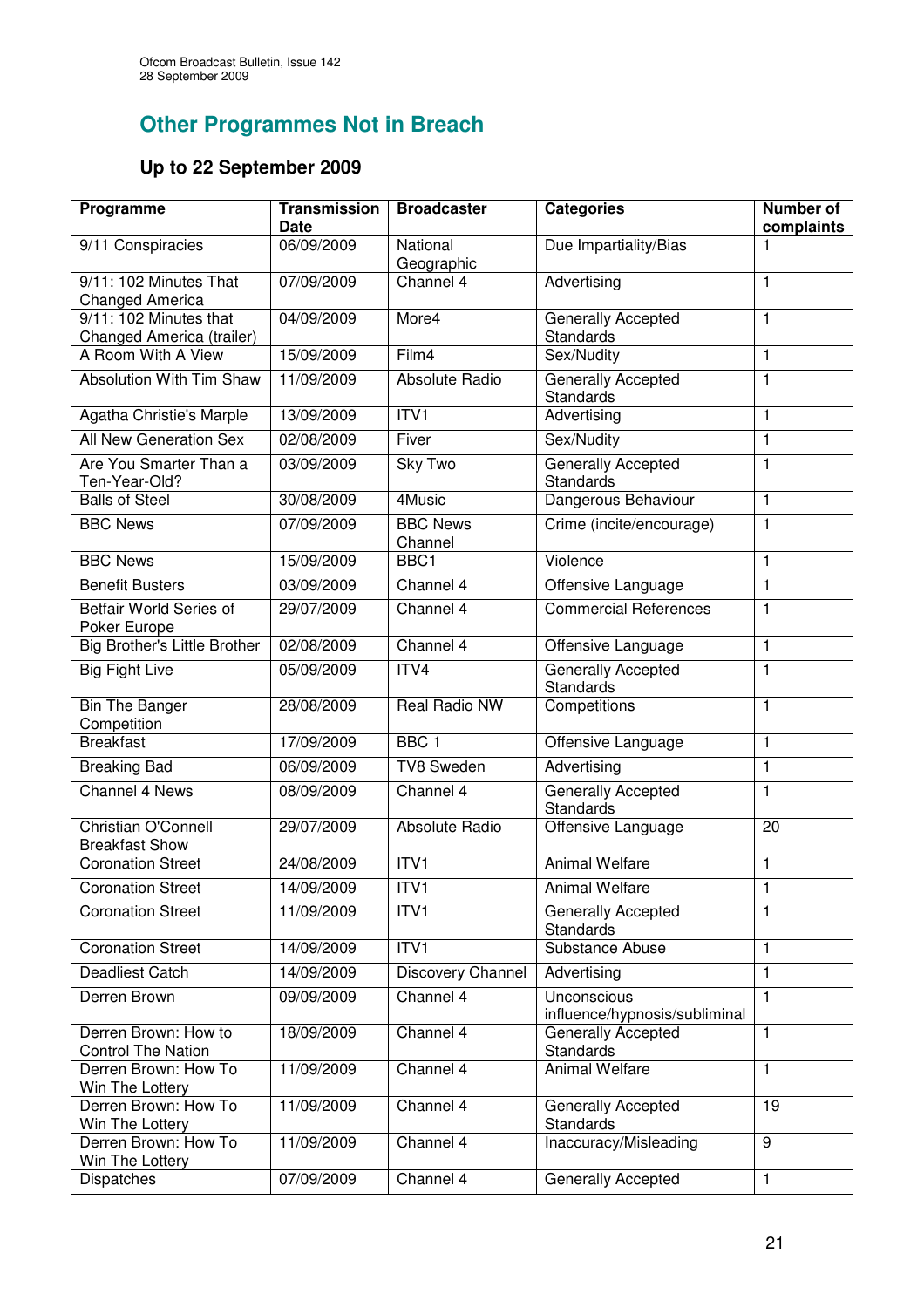|                                                   |            |                       | <b>Standards</b>                              |                |
|---------------------------------------------------|------------|-----------------------|-----------------------------------------------|----------------|
| Doctors                                           | 02/09/2009 | BBC <sub>1</sub>      | Generally Accepted<br><b>Standards</b>        | 1              |
| Doctors                                           | 08/09/2009 | BBC <sub>1</sub>      | Sex/Nudity                                    | $\overline{2}$ |
| EastEnders                                        | 10/09/2009 | BBC <sub>1</sub>      | Violence                                      | 1              |
| Emmerdale                                         | 10/09/2009 | ITV1                  | Generally Accepted<br>Standards               | $\mathbf{1}$   |
| Emmerdale                                         | 16/09/2009 | ITVI                  | Religious Offence                             | $\overline{c}$ |
| Emmerdale                                         | 03/09/2009 | ITV1                  | Violence                                      | $\overline{c}$ |
| <b>Everybody Hates Chris</b>                      | 28/08/2009 | <b>Comedy Central</b> | Offensive Language                            | 1              |
| <b>Fifth Gear</b>                                 | 19/09/2009 | Five                  | Sex/Nudity                                    | 1              |
| Football                                          | 20/09/2009 | Sky Sports 1          | Due Impartiality/Bias                         | $\mathbf{1}$   |
| Foxy Bingo sponsorship<br>of The Jeremy Kyle Show | n/a        | ITVI                  | <b>Generally Accepted</b><br><b>Standards</b> | $\mathbf{1}$   |
| <b>Fresh Hits</b>                                 | 16/09/2009 | <b>Brit Asia TV</b>   | Dangerous Behaviour                           | 1              |
| <b>GMTV</b>                                       | 09/09/2009 | <b>ITV1 London</b>    | Other                                         | $\mathbf{1}$   |
| Heartbreakers                                     | 23/08/2009 | Heart 97.1 Ipswich    | <b>Undue Prominence</b>                       | $\mathbf{1}$   |
| Hell's Kitchen USA                                | 14/09/2009 | ITV <sub>2</sub>      | Offensive Language                            | $\mathbf{1}$   |
| Hollyoaks                                         | 17/09/2009 | Channel 4             | <b>Generally Accepted</b><br><b>Standards</b> | $\mathbf{1}$   |
| Hollyoaks                                         | 14/09/2009 | Channel 4             | Violence                                      | $\mathbf{1}$   |
| Hollyoaks                                         | 16/09/2009 | Channel 4             | Violence                                      | $\mathbf{1}$   |
| Hollyoaks                                         | n/a        | Channel 4 / E4        | Violence                                      | 1              |
| <b>ITV News</b>                                   | 01/09/2009 | ITV1                  | Due Impartiality/Bias                         | $\mathbf{1}$   |
| <b>ITV News</b>                                   | 10/09/2009 | ITV <sub>1</sub>      | Violence                                      | $\mathbf{1}$   |
| Jamie's American Road<br>Trip                     | 08/09/2009 | Channel 4             | <b>Animal Welfare</b>                         | 1              |
| Jamie's American Road<br>Trip                     | 08/09/2009 | Channel 4             | Generally Accepted<br><b>Standards</b>        | 1              |
| Jez Welham                                        | 27/08/2009 | Kiss 100              | Offensive Language                            | $\mathbf{1}$   |
| Jilly Cooper's Man Who<br>Made Husbands Jealous   | 23/08/2009 | True<br>Entertainment | Offensive Language                            | $\mathbf{1}$   |
| Katy Brand's Big Ass<br>Show                      | 10/09/2009 | ITV <sub>2</sub>      | <b>Generally Accepted</b><br>Standards        | 3              |
| Katy Brand's Big Ass<br>Show                      | 12/09/2009 | ITV2                  | <b>Generally Accepted</b><br>Standards        | 1              |
| Keith Meets Keith                                 | 14/09/2009 | Channel 4             | Generally Accepted<br><b>Standards</b>        | $\overline{4}$ |
| Keith Meets Keith                                 | 14/09/2009 | Channel 4             | Offensive Language                            | $\overline{7}$ |
| Ken Bruce / Jeremy Vine                           | 03/09/2009 | <b>BBC Radio 2</b>    | <b>Generally Accepted</b><br><b>Standards</b> | $\mathbf{1}$   |
| <b>Land Girls</b>                                 | 07/09/2009 | BBC <sub>1</sub>      | Violence                                      | 1              |
| <b>Land Girls</b>                                 | 11/09/2009 | BBC <sub>1</sub>      | Violence                                      | 1              |
| Lee Mack Live                                     | 19/09/2009 | More4                 | Offensive Language                            | 1              |
| Lily Allen "The Fear"                             | 06/09/2009 | 4Music                | Offensive Language                            | $\mathbf{1}$   |
| Little Britain                                    | 17/11/2005 | BBC <sub>2</sub>      | Generally Accepted<br><b>Standards</b>        | $\mathbf{1}$   |
| Live Daytime Chat from<br>'The Pad'               | 28/07/2009 | Tease Me 3            | Sex/Nudity                                    | $\mathbf{1}$   |
| Loose Women                                       | 09/09/2009 | ITV1                  | Generally Accepted<br>Standards               | 1              |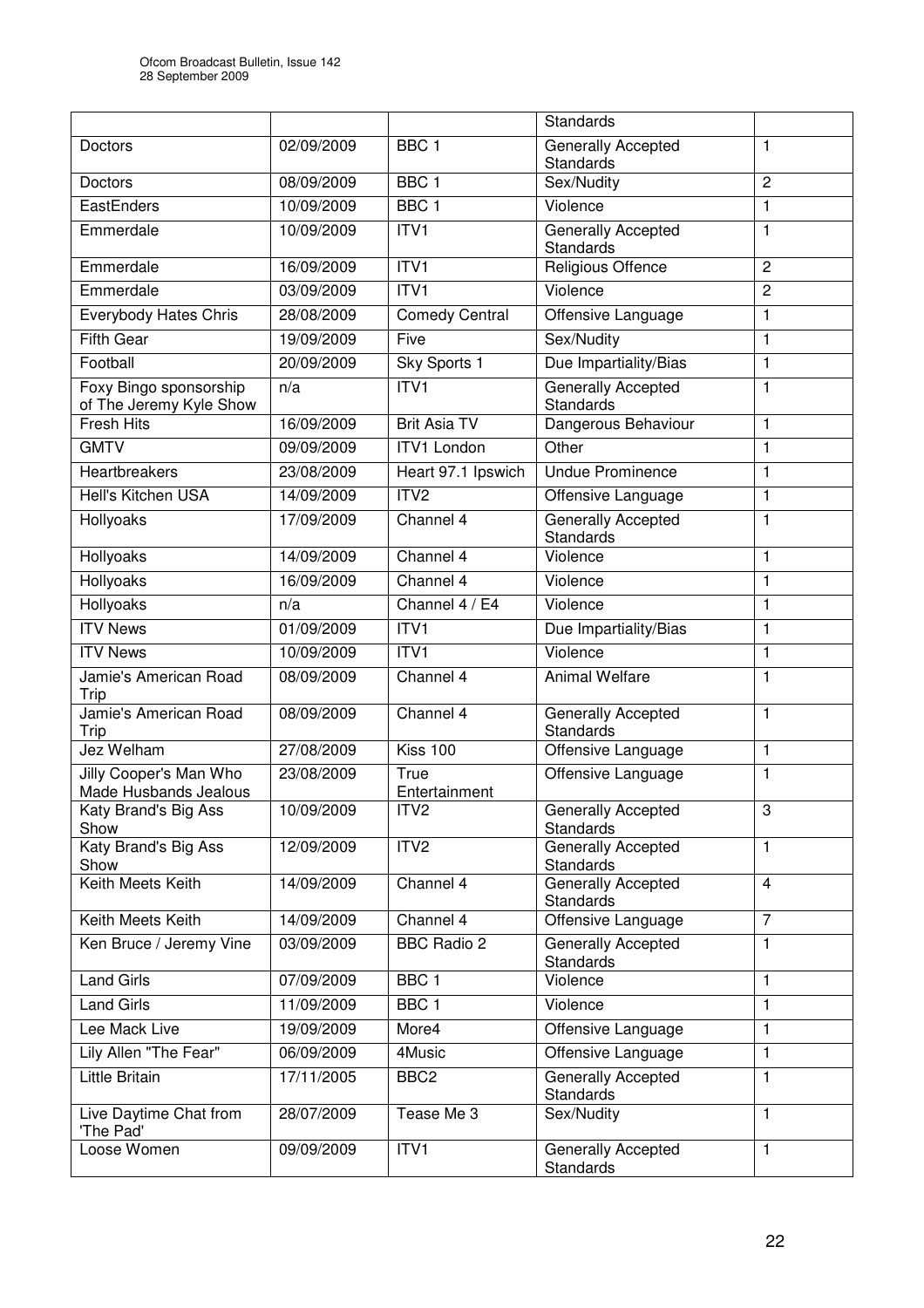| Loose Women                             | 14/09/2009 | ITV1                       | Sex/Nudity                                    | 1              |
|-----------------------------------------|------------|----------------------------|-----------------------------------------------|----------------|
| <b>Lunchtime Show</b>                   | 11/09/2009 | Pennine FM 107.9           | Sex/Nudity                                    | $\mathbf{1}$   |
| Maltesers sponsorship of<br>Loose Women | 15/09/2009 | ITV1                       | Generally Accepted<br><b>Standards</b>        | $\mathbf{1}$   |
| Mars sponsorship of<br>Friends          | n/a        | E <sub>4</sub>             | Sex/Nudity                                    | 1              |
| <b>Matthew Bannister</b>                | 20/08/2009 | <b>BBC Radio 2</b>         | Generally Accepted<br><b>Standards</b>        | 1              |
| Mike Graham                             | 05/09/2009 | Talksport                  | Due Impartiality/Bias                         | $\mathbf{1}$   |
| Nasheed                                 | 01/09/2009 | <b>Hidayat TV</b>          | Violence                                      | $\mathbf{1}$   |
| News at Ten                             | 10/09/2009 | ITVI                       | Violence                                      | 1              |
| Phineas and Ferb                        | 15/09/2009 | Disney Channel             | Offensive Language                            | $\mathbf{1}$   |
| Project Runway (trailer)                | 15/09/2009 | Sky1                       | Offensive Language                            | 1              |
| <b>Quest on Business</b>                | 03/06/2009 | <b>CNN</b>                 | <b>Commercial References</b>                  | $\mathbf{1}$   |
| <b>Red Hot Amateurs</b>                 | 07/09/2009 | <b>Red Hot TV</b>          | Sex/Nudity                                    | $\mathbf{1}$   |
| Reno 911!                               | 04/09/2009 | E <sub>4</sub>             | Generally Accepted<br><b>Standards</b>        | 1              |
| Rosemary and Thyme                      | 16/09/2009 | ITVI                       | Offensive Language                            | 5              |
| Rough Guide to Cities                   | 15/09/2009 | Five                       | Dangerous Behaviour                           | $\mathbf{1}$   |
| Saathiya                                | 28/08/2009 | <b>SET MAX</b>             | <b>Undue Prominence</b>                       | $\mathbf{1}$   |
| Sarah Silverman: Jesus Is<br>Magic      | 03/09/2009 | Channel 4                  | Generally Accepted<br><b>Standards</b>        | $\mathbf{1}$   |
| Sex in the Ancient World<br>(trailer)   | 19/09/2009 | History                    | Sex/Nudity                                    | 1              |
| <b>Skins</b>                            | 17/02/2009 | E4                         | Dangerous Behaviour                           | 1              |
| <b>Skins</b>                            | 22/01/2009 | E <sub>4</sub>             | Generally Accepted<br><b>Standards</b>        | 1              |
| <b>Skins</b>                            | 18/02/2009 | Channel 4                  | Substance Abuse                               | $\mathbf{1}$   |
| Skins (trailer)                         | 11/02/2008 | Channel 4                  | Generally Accepted<br><b>Standards</b>        | 1              |
| Skins (trailer)                         | n/a        | Channel 4                  | Substance Abuse                               | 1              |
| <b>Star Plus</b>                        | n/a        | <b>Star Plus</b>           | Advertising                                   | $\mathbf{1}$   |
| Steve Wright in the<br>Afternoon        | 11/09/2009 | <b>BBC Radio 2</b>         | <b>Generally Accepted</b><br><b>Standards</b> | $\mathbf{1}$   |
| The Big Questions                       | 13/09/2009 | BBC <sub>1</sub>           | Generally Accepted<br><b>Standards</b>        | 1              |
| The Breakfast Show                      | 07/08/2009 | <b>BBC Radio</b><br>London | Generally Accepted<br><b>Standards</b>        | 1              |
| The Fixer                               | 15/09/2009 | ITV1                       | Violence                                      | 1              |
| The Inbetweeners                        | 08/05/2009 | Channel 4                  | Generally Accepted<br><b>Standards</b>        | $\overline{2}$ |
| The Inbetweeners                        | 09/04/2009 | E <sub>4</sub>             | Generally Accepted<br><b>Standards</b>        | 1              |
| The Inbetweeners                        | 01/05/2009 | E <sub>4</sub>             | <b>Generally Accepted</b><br><b>Standards</b> | $\mathbf{1}$   |
| The Jeremy Kyle Show                    | 14/09/2009 | ITVI                       | <b>Generally Accepted</b><br><b>Standards</b> | 1              |
| The Jeremy Kyle Show                    | 18/09/2009 | ITV <sub>1</sub>           | <b>Generally Accepted</b><br>Standards        | 1              |
| The Jerry Springer Show                 | 09/09/2009 | Living <sub>2</sub>        | Generally Accepted<br>Standards               | 1              |
| The One Show                            | 18/09/2009 | BBC <sub>1</sub>           | Generally Accepted<br>Standards               | 1              |